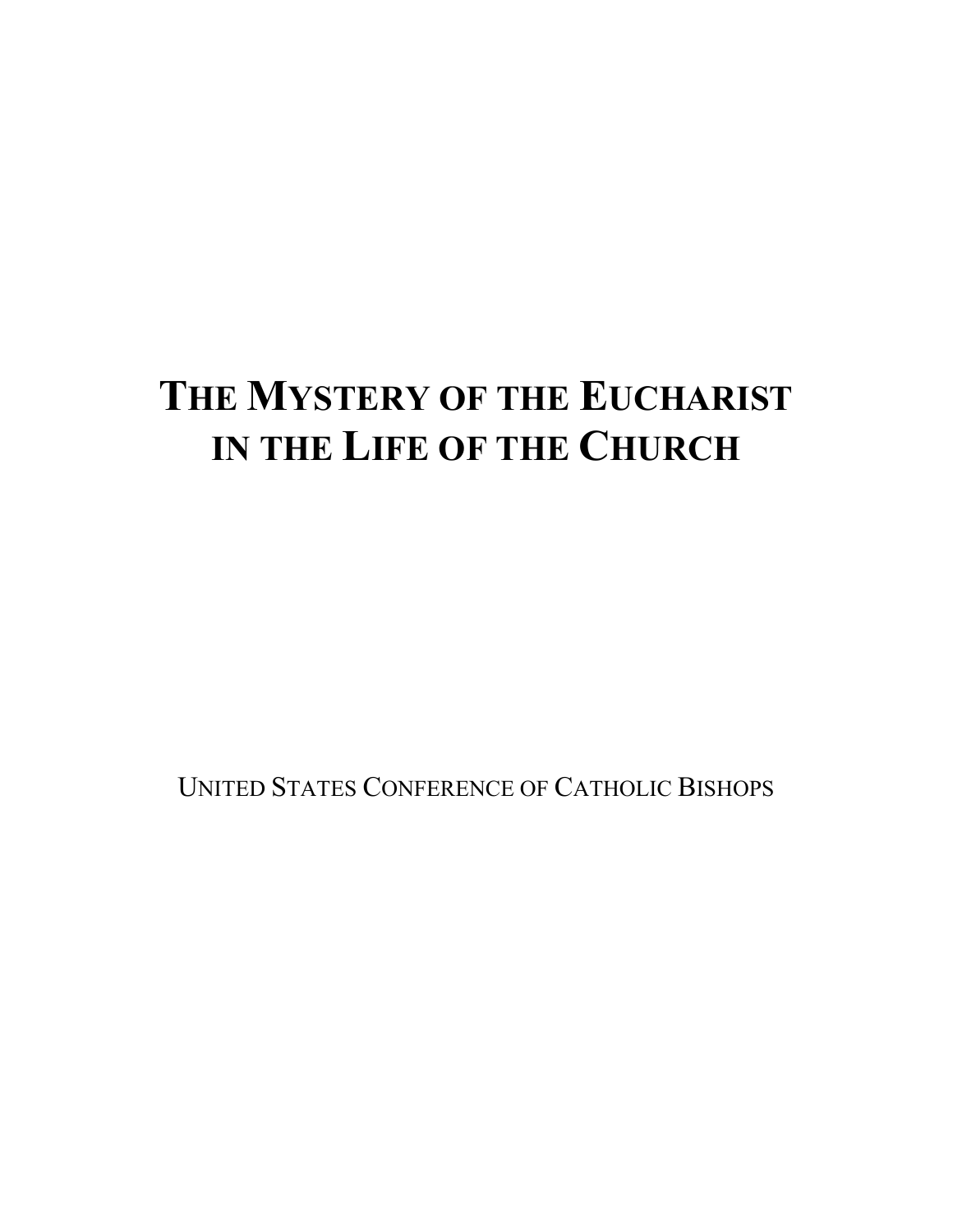# **THE MYSTERY OF THE EUCHARIST IN THE LIFE OF THE CHURCH**

United States Conference of Catholic Bishops

Washington, D.C.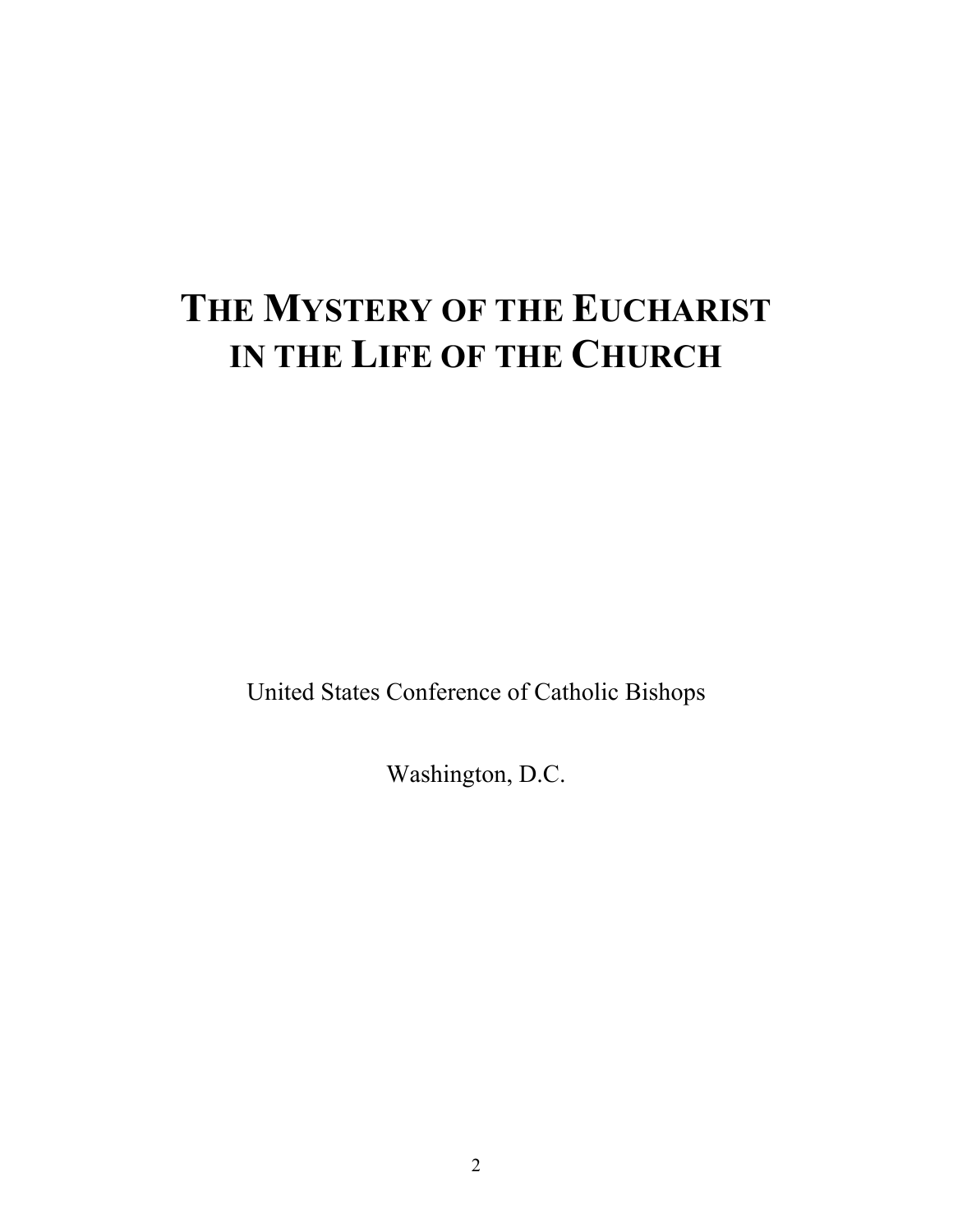The document *The Mystery of the Eucharist in the Life of the Church* was developed by the Committee on Doctrine of the United States Conference of Catholic Bishops (USCCB). It was approved by the full body of the USCCB at its November 2021 General Meeting and has been authorized for publication by the undersigned.

> Rev. Michael J. K. Fuller General Secretary, USCCB

Excerpts from the *Compendium on the Social Doctrine of the Church*, copyright © 2004, Libreria Editrice Vaticana (LEV), Vatican City State. All rights reserved. Used with permission.

Excerpts from the *Code of Canon Law: Latin-English Edition, New English Translation*, copyright © 1998, Canon Law Society of America, Washington, DC, are reprinted with permission.

Scripture excerpts used in this work are taken from the *New American Bible, Revised Edition*, copyright © 2010, 1991, 1986, 1970, Confraternity of Christian Doctrine, Inc., Washington, DC. All rights reserved.

Quotes from Pope Francis, Pope Benedict XVI, and the Second Vatican Council, copyright © Libreria Editrice Vaticana (LEV), Vatican City State. Used with permission. All rights reserved.

Excerpts from the *Roman Missal, Third Edition*, copyright © 2010, International Commission on English in the Liturgy Corporation (ICEL), Washington DC. Used with permission. All rights reserved.

Excerpts from the *Catechism of the Catholic Church, second edition*, copyright © 2000, Libreria Editrice Vaticana–United States Conference of Catholic Bishops, Washington, DC. Used with permission. All rights reserved.

ISBN 978-1-60137-703-6

Digital Edition, January 2022

Copyright © 2021, United States Conference of Catholic Bishops, Washington, DC. All rights reserved.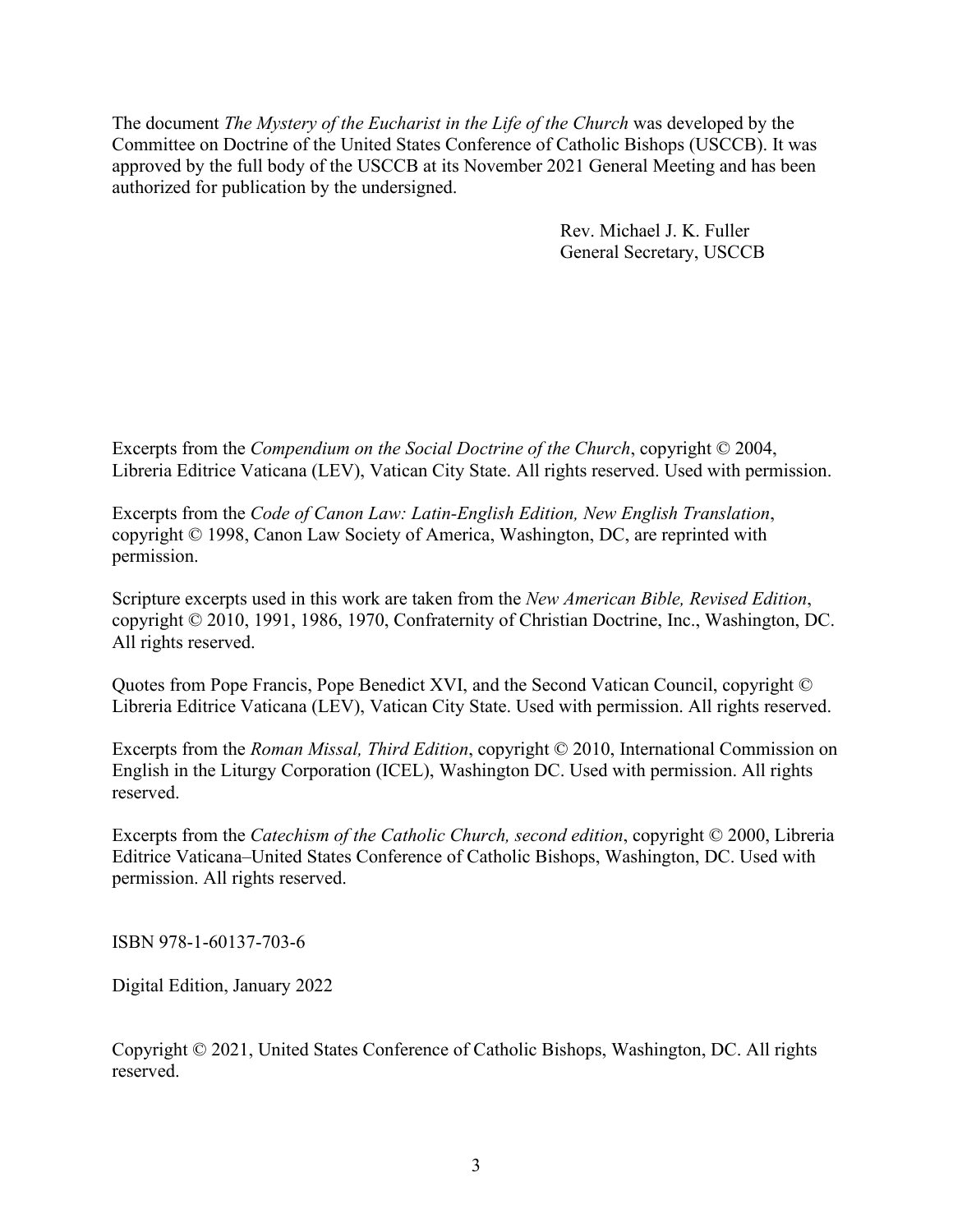# **CONTENTS**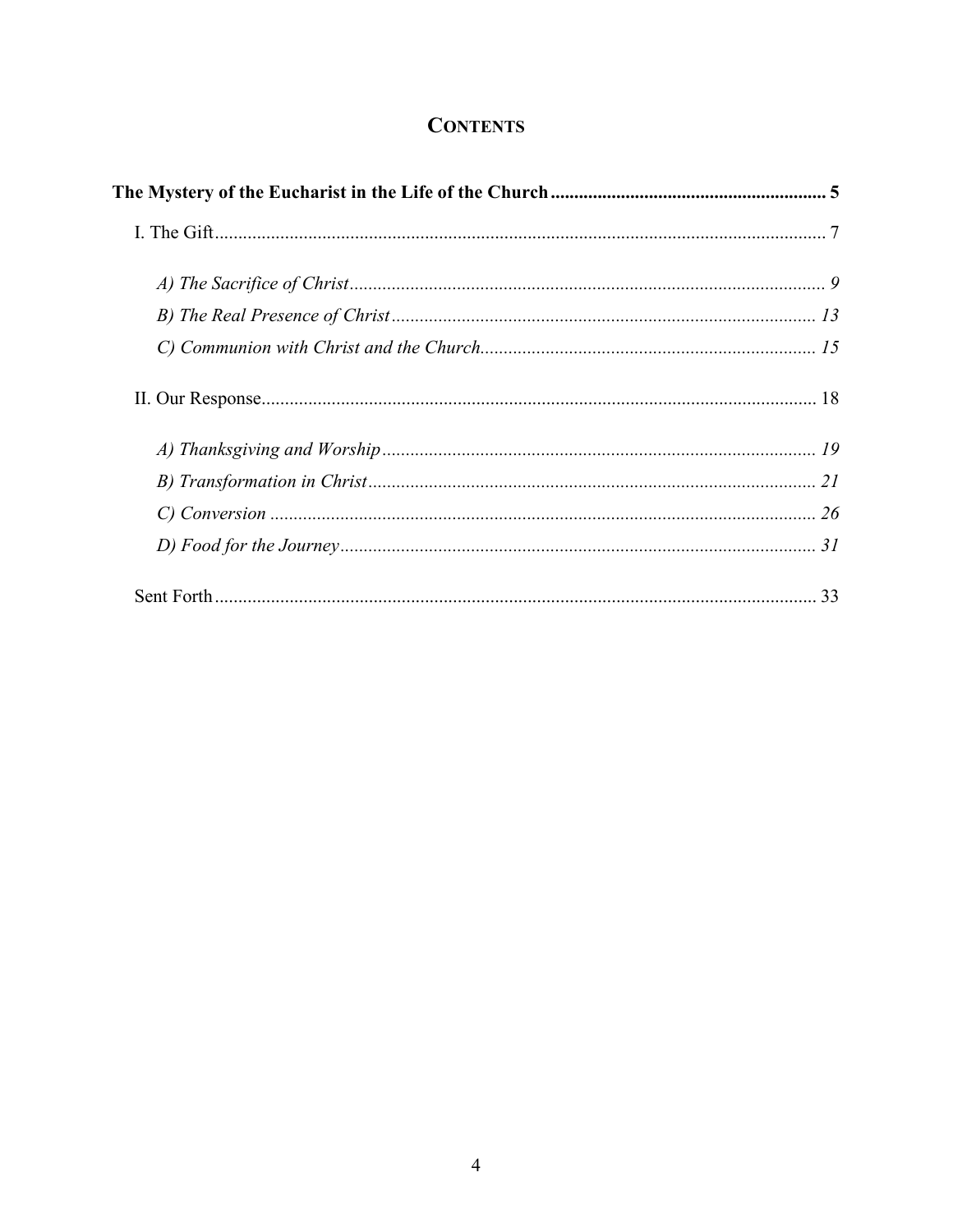# THE MYSTERY OF THE EUCHARIST IN THE LIFE OF THE CHURCH

1. On March 27, 2020, at an early point in the global pandemic, Pope Francis walked alone in the rain across an empty St. Peter's Square to offer prayer for the world in a time of crisis. "Faith," he said, "begins when we realize we are in need of salvation. We are not self-sufficient; by ourselves we founder: we need the Lord, like ancient navigators needed the stars."[1](#page-4-0) Recalling when Jesus was asleep in the boat as a tempest was raging (Mk 4:35-41), the Holy Father said, "The Lord awakens so as to reawaken and revive our Easter faith."<sup>[2](#page-4-1)</sup> On that day, Pope Francis presided over the rite of Eucharistic Exposition and Benediction in order to focus our attention on the presence of Christ in the Blessed Sacrament. The Pope was reminding us that even in a time of turbulence and crisis, Jesus is present among us, as present as he was long ago in the boat on the Sea of Galilee.

2. In similar fashion, Pope Saint John Paul II reminded us of this ongoing presence when he repeated to us the words of Christ: *I am with you always, to the end of the age* (Mt 28:20). He proclaimed: "This promise of Christ never ceases to resound in the Church as the fertile secret of her life and the wellspring of her hope. As the day of Resurrection, Sunday is not only the remembrance of a past event: it is a celebration of the living presence of the Risen Lord in the midst of his own people."[3](#page-4-2)

<span id="page-4-0"></span><sup>1</sup> Pope Francis, *Extraordinary Moment of Prayer*, March 27, 2020 (*https://www.vatican.va/content/francesco/en/messages/urbi/documents/papa-francesco\_20200327\_urbi-et-orbiepidemia.html*).

<span id="page-4-1"></span><sup>2</sup> Pope Francis, *Extraordinary Moment of Prayer*, March 27, 2020.

<span id="page-4-2"></span><sup>3</sup> Pope John Paul II, *Dies Domini*, no. 31.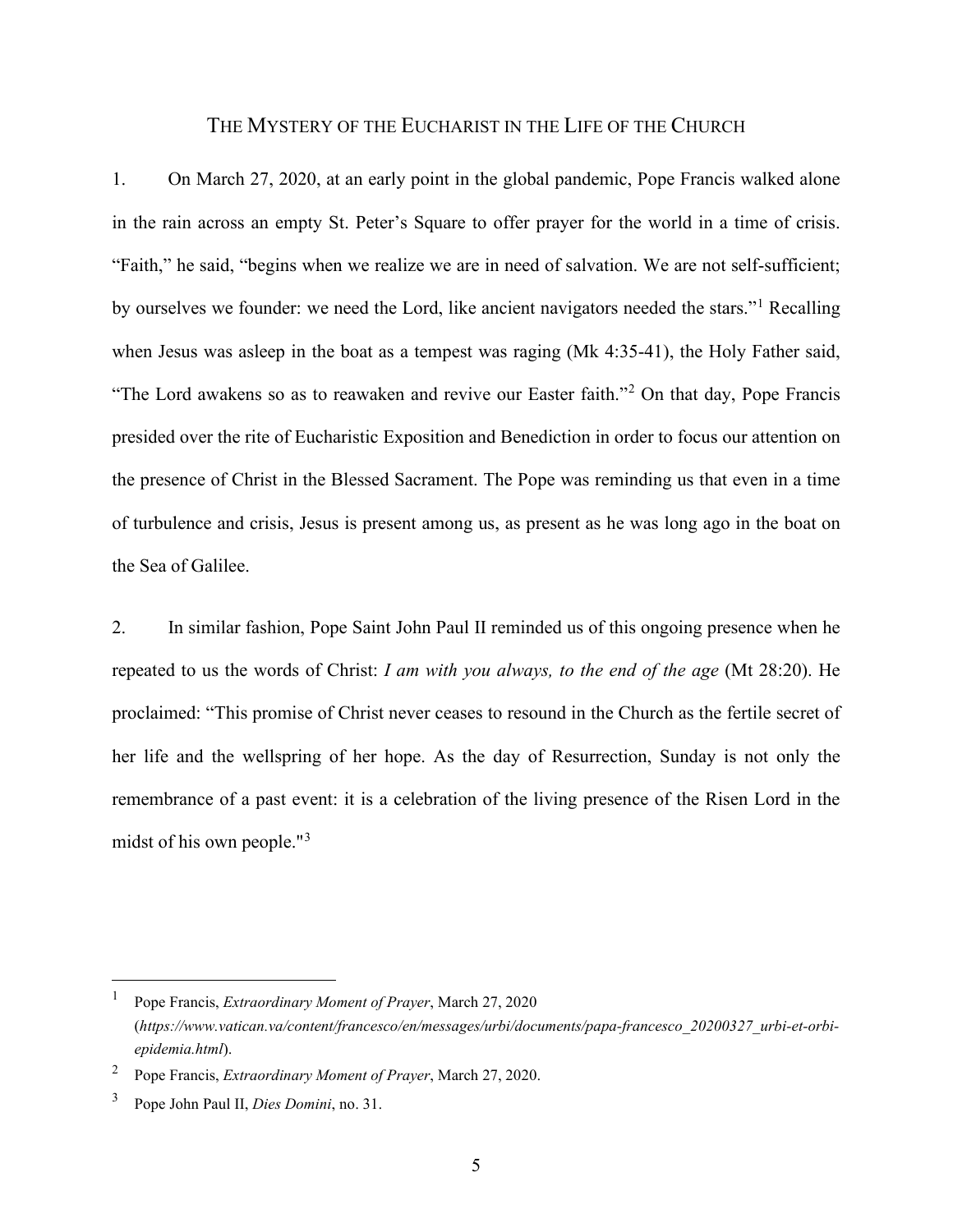3. We call on these inspiring words of the saintly Pope John Paul II as we offer these reflections on the importance of the Eucharist in the life of the Church. We do so mindful of how the pandemic has forced us to stay physically distant from one another and, for a time, to view the celebration of the Mass on a television or computer screen. Many of the faithful appear to have had their faith and their desire for the Eucharist strengthened by such a long separation. At the same time, as pastors we sense that others, having lived without Mass for so long, may have become discouraged or accustomed to life without the Eucharist. In many ways the pandemic is still with us.

4. As Christians we know that we need Christ to be present in our lives. He is our very sustenance as he reminded us: *unless you eat the flesh of the Son of Man and drink his blood, you do not have life within you* (Jn 6:53).

5. The Lord accompanies us in many ways, but none as profound as when we encounter him in the Eucharist. On our journey toward eternal life, Christ nourishes us with his very self. Once, when told by someone that she no longer saw the point of going to daily Mass, the Servant of God Dorothy Day reflected: "We go eat of this fruit of the tree of life because Jesus told us to. . . . He took upon himself our humanity that we might share in his divinity. We are nourished by his flesh that we may grow to be other Christs. I believe this literally, just as I believe the child is nourished by the milk from his mother's breast."[4](#page-5-0)

<span id="page-5-0"></span><sup>4</sup> *The Duty of Delight: The Diaries of Dorothy Day*, ed. Robert Ellsberg (New York: Image, 2011) p. 483; see *Roman Missal*, Collect for the Nativity of the Lord, Mass during the Day: "O God, who wonderfully created the dignity of human nature and still more wonderfully restored it, grant, we pray, that we may share in the divinity of Christ, who humbled himself to share in our humanity."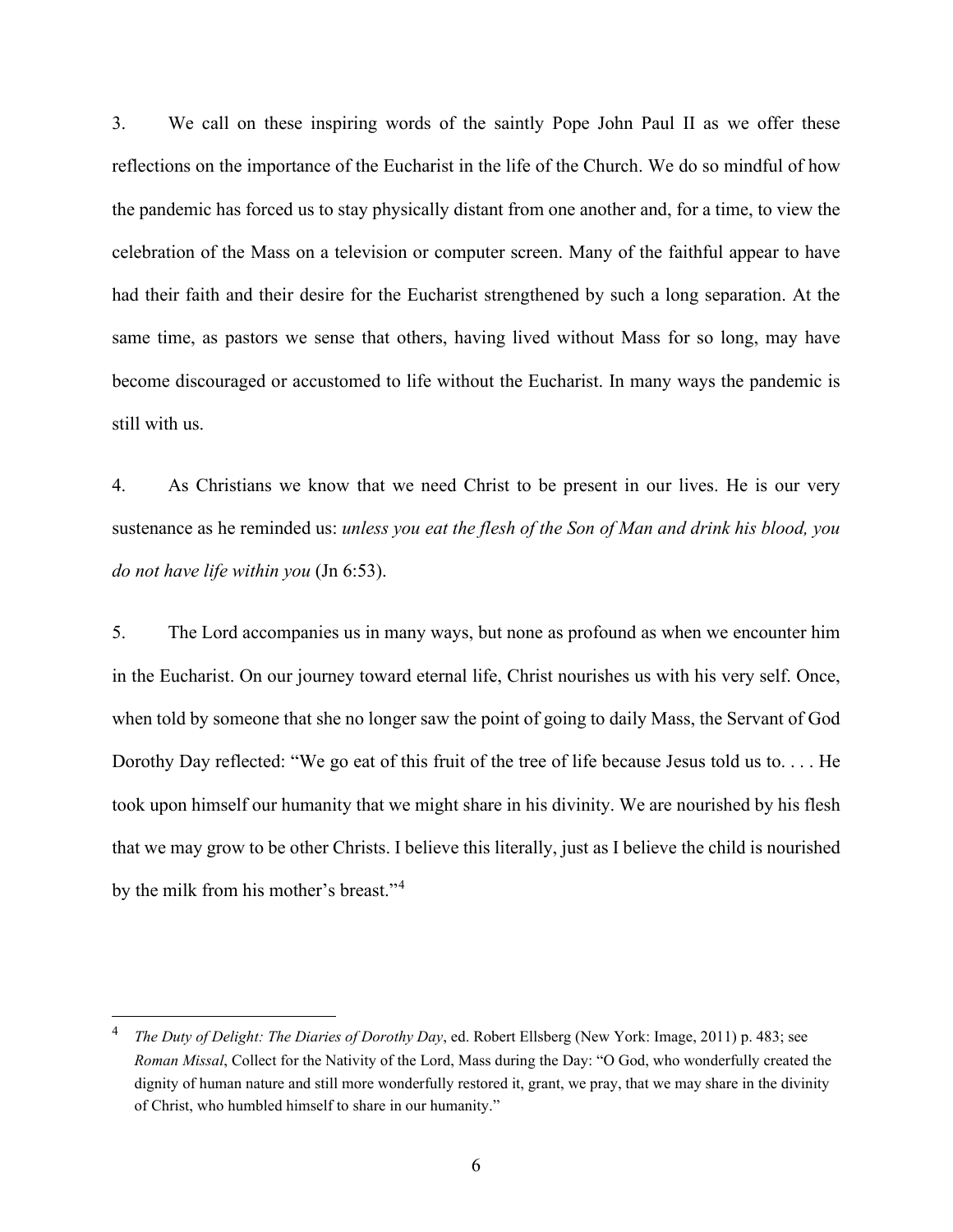6. Yet, we also know that he is present to us in a way that binds us together as one body, which we proclaim by our "Amen" in responding to the invitation: The Body of Christ. Again, we call on the words of the beloved Polish pope: "For this presence to be properly proclaimed and lived, it is not enough that the disciples of Christ pray individually and commemorate the death and Resurrection of Christ inwardly, in the secrecy of their hearts. Those who have received the grace of baptism are not saved as individuals alone, but as members of the Mystical Body, having become part of the People of God."[5](#page-6-0)

7. As we continue to welcome people back to the communal celebration of the Mass, it must be acknowledged that no document can exhaust the mystery of the gift of the Eucharist. Nevertheless, at various times, it is desirable to reflect on certain facets of the mystery that are relevant to contemporary issues and challenges and that help us to appreciate more deeply the gift of grace that has been given to us. At this particular moment for the Church in the United States, with its many challenges, we would like to reflect on Christ's **gift** of himself in the Eucharist and our **response** to that gift.

### I. THE GIFT

8. At the Mass of the Lord's Supper celebrated on Holy Thursday, the priest prays these words:

For he is the true and eternal Priest, who instituted the pattern of an everlasting sacrifice and was the first to offer himself as the saving Victim, commanding us to make this offering as his memorial.

<span id="page-6-0"></span><sup>5</sup> Pope John Paul II, *Dies Domini*, no. 31.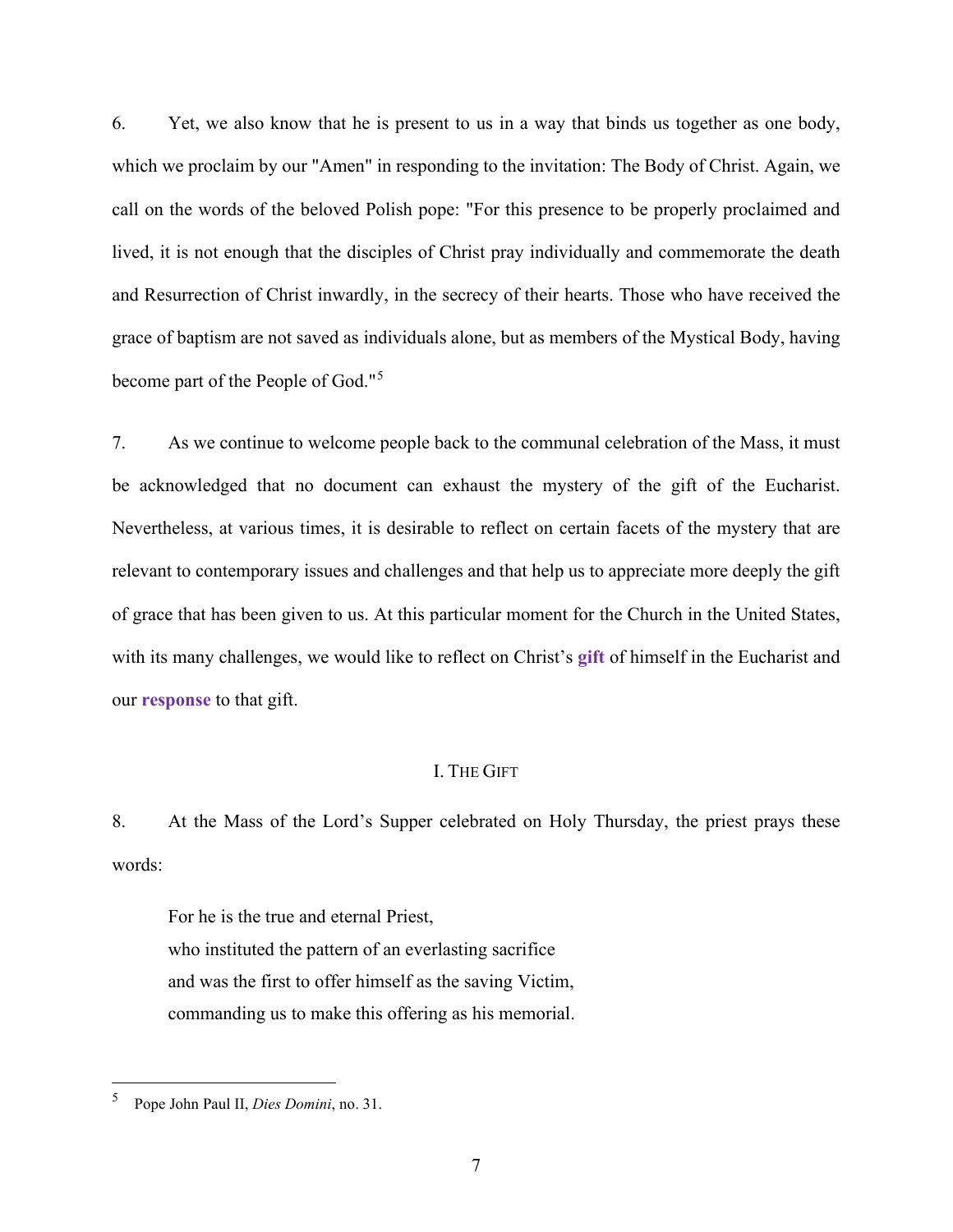As we eat his flesh that was sacrificed for us, we are made strong, and, as we drink his Blood that was poured out for us, we are washed clean.

The words of the liturgy on the night the Church commemorates the institution of the Eucharist speak to us of the Mass as the re-presentation of Christ's unique sacrifice on the Cross, the reception of Christ truly present in the Sacrament of the Eucharist, and the marvelous effects of communion in those who receive this gift.<sup>[6](#page-7-0)</sup>

9. The mission of the Lord's entire life on earth was to glorify the Father by bringing us salvation. In the Nicene Creed recited at Mass, we profess "For us men and for our salvation he came down from heaven, and by the Holy Spirit was incarnate of the Virgin Mary, and became man." The salvation offered in the Life, Death, and Resurrection of Christ is nothing less than sharing in the very life of God, in the communion of love among the Father, the Son, and the Holy Spirit. There is no greater gift that God could possibly give us. In Christ, we are *sharers in the divine nature* (2 Pt 1:4). The Church Fathers referred to this participation in the divine life as "divinization." The eternal Son of God made this possible by becoming man and uniting humanity to his divine Person. St. Augustine explained, "the maker of man was made man, so that man might be a receiver of God."<sup>[7](#page-7-1)</sup> In fact, Pope Francis reminds us that "in the bread of the Eucharist,

<span id="page-7-0"></span><sup>6</sup> See *Roman Missal*, Prayer over the Offerings for Holy Thursday/Second Sunday in Ordinary Time: "Grant us, O Lord, we pray, that we may participate worthily in these mysteries, for whenever the memorial of this sacrifice is celebrated the work of our redemption is accomplished. Through Christ our Lord."

<span id="page-7-1"></span><sup>7</sup> St. Augustine, *Sermon* 23B.1, in *Newly Discovered Sermons*, trans. Edmund Hill, *Works of Saint Augustine*, pt. III (Homilies), vol. 11 (Hyde Park, NY: New City Press, 1997), 37.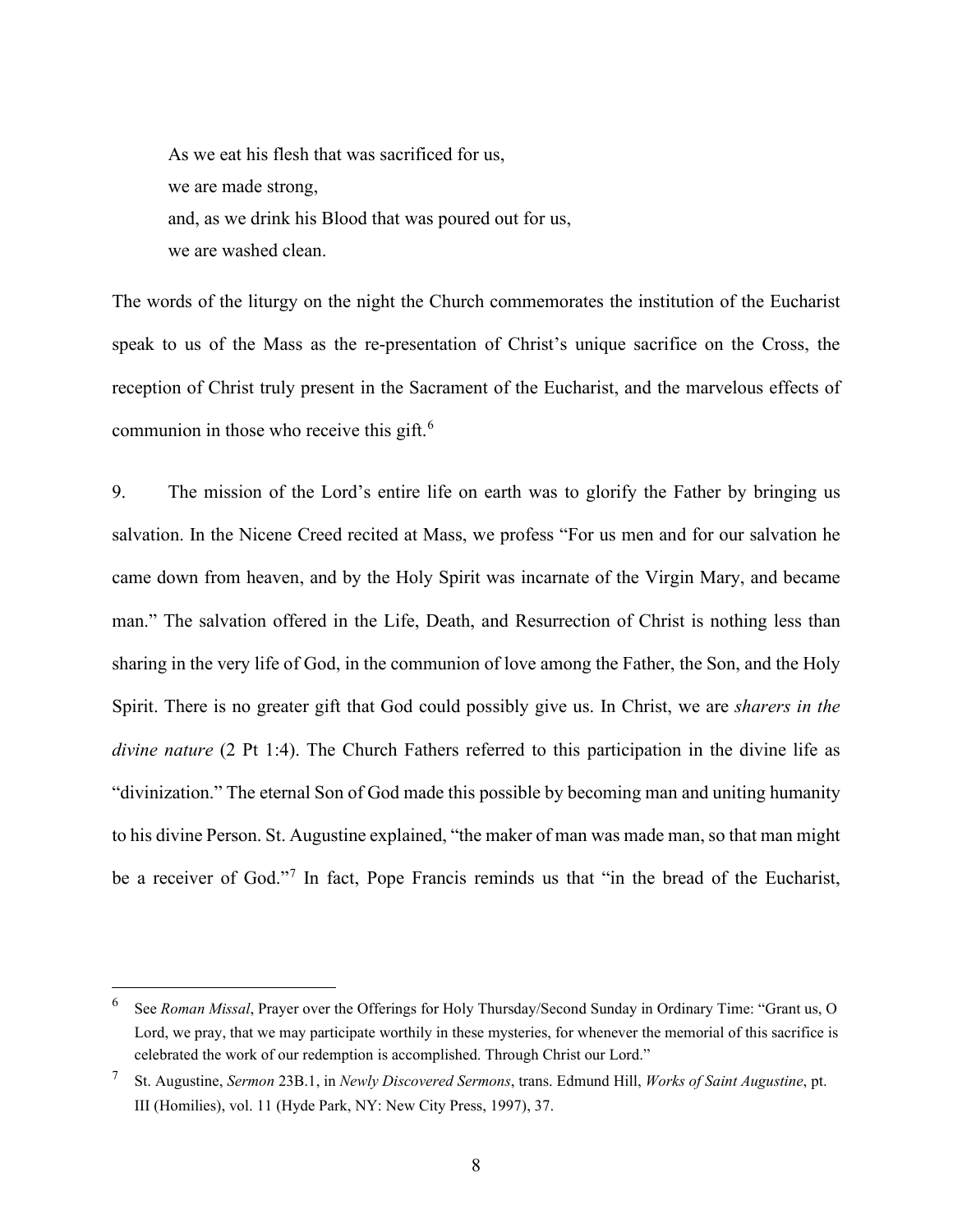'creation is projected towards divinization, towards the holy wedding feast, towards unification with the Creator himself."<sup>[8](#page-8-0)</sup>

### *A) The Sacrifice of Christ*

10. To begin to comprehend the tremendous gift offered by Christ through his Incarnation, Death, and Resurrection, that gift that is made present to us in the Eucharist, we must first realize how truly profound is our alienation from the Source of all life as a result of sin. We have abundant experience of evil, yet so many of us deny the cause of much of that evil—our own selfishness, our own sins. As St. John wrote in his first letter*, If we say, "we are without sin," we deceive ourselves, and the truth is not in us* (1 Jn 1:8).

11. Sin is an offense against God, a failure to love God and our neighbor that wounds our nature and injures human solidarity.<sup>[9](#page-8-1)</sup> The capabilities, talents, and gifts we have received from God are meant to be used for good—not the false and illusory good that we in our self-centered desire create for ourselves, but the true good that glorifies the Father of goodness and is directed for the good of others and, in the end, is also good for us. When we misuse the gifts of creation, when we selfishly focus on ourselves, we choose the path of vice rather than the way of virtue.<sup>[10](#page-8-2)</sup> This self-centeredness is an inheritance of the Fall of our first parents. Without the grace of Christ received at Baptism, strengthened in Confirmation, and nourished by the Eucharist, this selfishness dominates us. $^{11}$  $^{11}$  $^{11}$ 

<span id="page-8-0"></span><sup>8</sup> Pope Francis, *Laudato Si'*, no. 236, citing Pope Benedict XVI, Homily on the Solemnity of the Sacred Body and Blood of Christ (June 15, 2006).

<span id="page-8-1"></span><sup>9</sup> See *Catechism of the Catholic Church*, nos. 1849-1850.

<span id="page-8-2"></span><sup>10</sup> See St. Basil, *Regulae Fusius Tractatae*, Question 2, *Patrologia Graeca* 31:910.

<span id="page-8-3"></span><sup>11</sup> See *Catechism of the Catholic Church*, no. 385ff.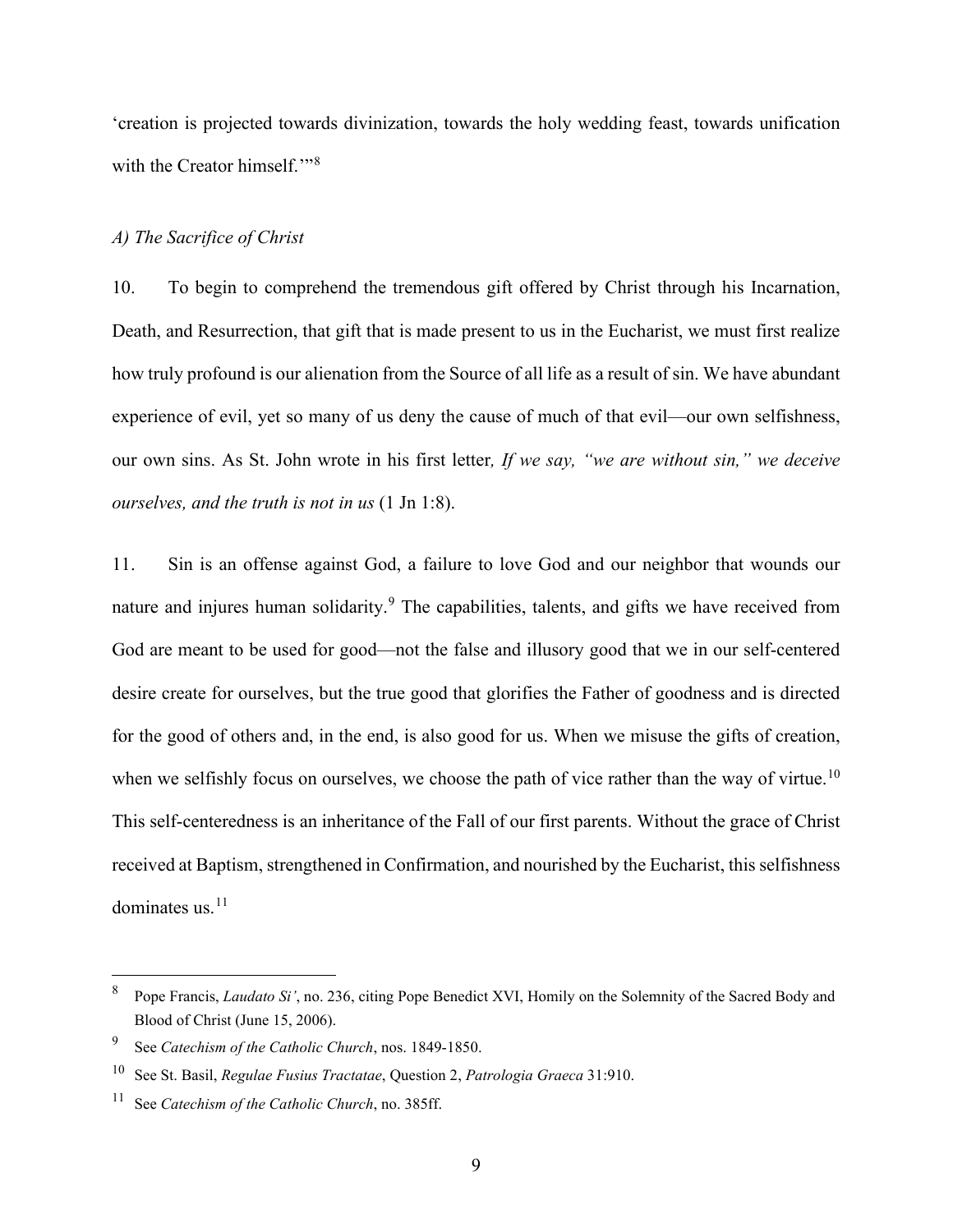12. In Christ, however, what was lost by sin has been restored and renewed even more wondrously by grace.<sup>[12](#page-9-0)</sup> Jesus, the *new Adam*,<sup>[13](#page-9-1)</sup> "was crucified under Pontius Pilate," offering himself up as a sacrifice so that we may receive the inheritance that was lost by sin. By freely offering his life on the cross, Christ allows us to *become the children of God* (Jn 1:12) and to inherit the Kingdom of God.[14](#page-9-2) St. Peter reminds us, Christ *himself bore our sins in his body upon the cross, so that, free from sin, we might live for righteousness. By his wounds you have been healed* (1 Pt 2:24).

13. At the Last Supper, celebrating the Passover, Jesus makes explicit that his impending death, freely embraced out of love, is sacrificial: *While they were eating, Jesus took bread, said the blessing, broke it, and giving it to his disciples said, "Take and eat; this is my body." Then he took a cup, gave thanks, and gave it to them, saying, "Drink from it, all of you, for this is my blood of the covenant, which will be shed on behalf of many for the forgiveness of sins"* (Mt 26:27-28). In the words and gestures of the Last Supper, Jesus makes it clear that out of love for us he is freely offering his life for the forgiveness of our sins. In doing so, he is both the priest offering a sacrifice and the victim being offered. As priest, Jesus is offering a sacrifice to God the Father, an offering prefigured by the offering of bread and wine by Melchizedek, Priest of God Most High (Gen 14:18; see Ps 110:4; Heb 5-7 *passim*). Anticipating his Passion in the institution of the Eucharist, Christ has indicated the forms under which his self-offering would be sacramentally present to us until the end of time.

<span id="page-9-0"></span><sup>12</sup> See *Roman Missal*, Collect for the Nativity of the Lord, Mass during the Day.

<span id="page-9-1"></span><sup>13</sup> See 1 Cor 15:45-49.

<span id="page-9-2"></span><sup>&</sup>lt;sup>14</sup> See Hebrews 9:15; Ephesians 1:14.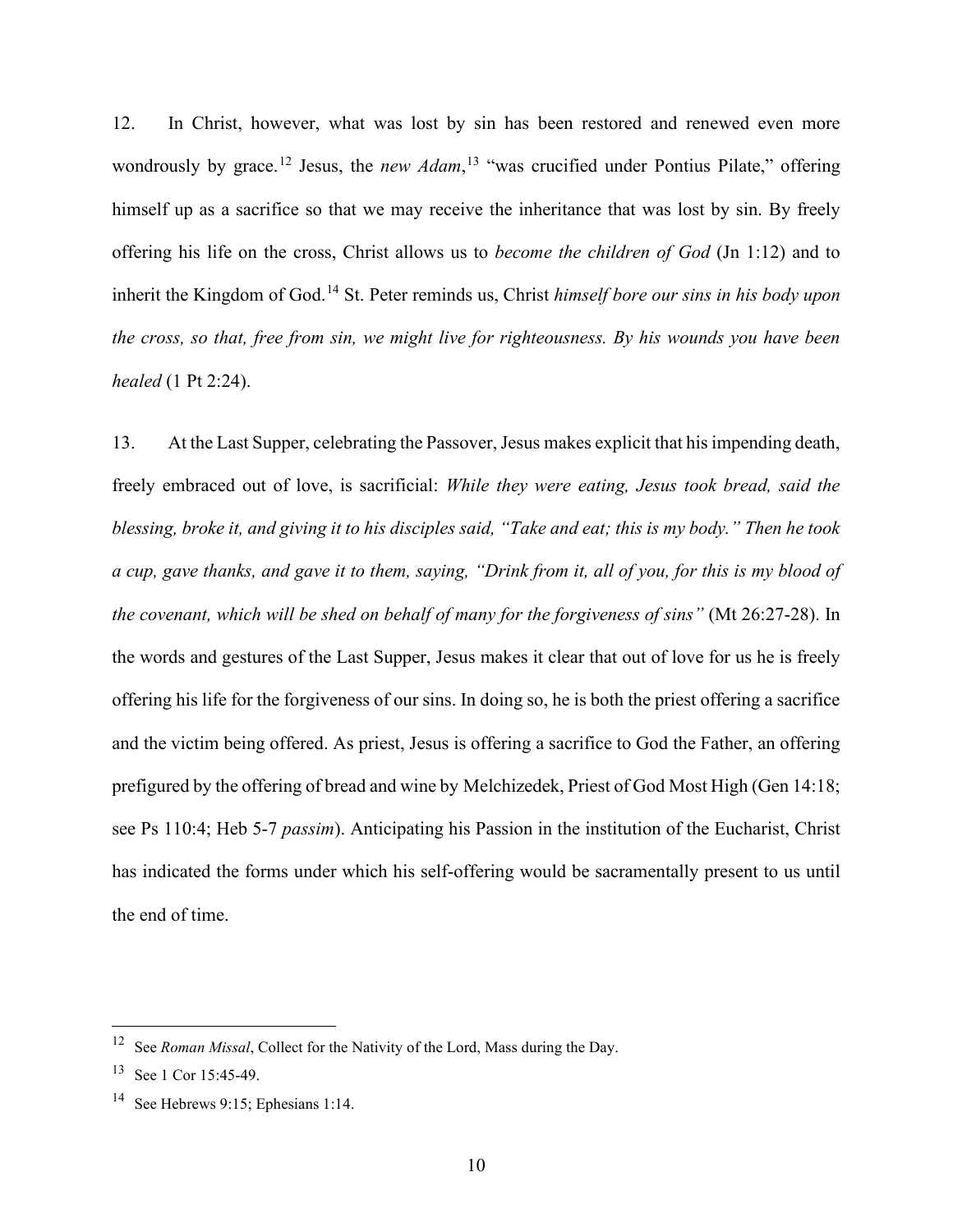14. Why is it so important that we understand the Eucharist as a sacrifice? It is because all that Jesus did for the salvation of humanity is made present in the celebration of the Eucharist, including his sacrificial Death and Resurrection. Christ's sacrifice of himself to the Father was efficacious and salvific because of the supreme love with which he shed his blood, the price of our salvation, and offered himself to the Father on our behalf.<sup>[15](#page-10-0)</sup> His blood, shed for us, is the eternal sign of that love. As a memorial the Eucharist is not another sacrifice, but the re-presentation of the sacrifice of Christ by which we are reconciled to the Father.<sup>[16](#page-10-1)</sup> It is the way by which we are drawn into Jesus' perfect offering of love, so that his sacrifice becomes the sacrifice of the Church.<sup>[17](#page-10-2)</sup> As Pope Benedict XVI wrote,

The remembrance of his perfect gift consists not in the mere repetition of the Last Supper, but in the Eucharist itself, that is, in the radical newness of Christian worship. In this way, Jesus left us the task of entering into his "hour." "The Eucharist draws us into Jesus' act of self-oblation. More than just statically receiving the incarnate *Logos*, we enter into the very dynamic of his self-giving."[18](#page-10-3)

15. The Eucharist is a sacrificial meal, "the sacred banquet of communion with the Lord's body and blood."<sup>[19](#page-10-4)</sup> Its fundamental pattern is found in the Jewish celebration of the Passover, which involves *both* a meal *and* a sacrifice. The Passover meal is celebrated in remembrance of the Exodus, when the Israelites were told to sacrifice a lamb to the Lord and to mark the doorposts of their houses with the blood, so that the angel of death would pass over their houses and leave the Israelites unharmed. This marked a people set apart and chosen by God as his special possession.

<span id="page-10-0"></span><sup>15</sup> See Pope Benedict XVI, *Sacramentum Caritatis*, no. 10.

<span id="page-10-1"></span><sup>16</sup> See Council of Trent, Session 22, *Doctrine on the Sacrifice of the Mass,* chapter 1.

<span id="page-10-2"></span><sup>17</sup> See Pope Benedict XVI, *Sacramentum Caritatis*, no. 10, and *Catechism of the Catholic Church*, no. 1368.

<span id="page-10-3"></span><sup>18</sup> Pope Benedict XVI, *Sacramentum Caritatis*, no. 11, quoting *Deus Caritas Est*, no. 13.

<span id="page-10-4"></span><sup>19</sup> *Catechism of the Catholic Church*, no. 1382.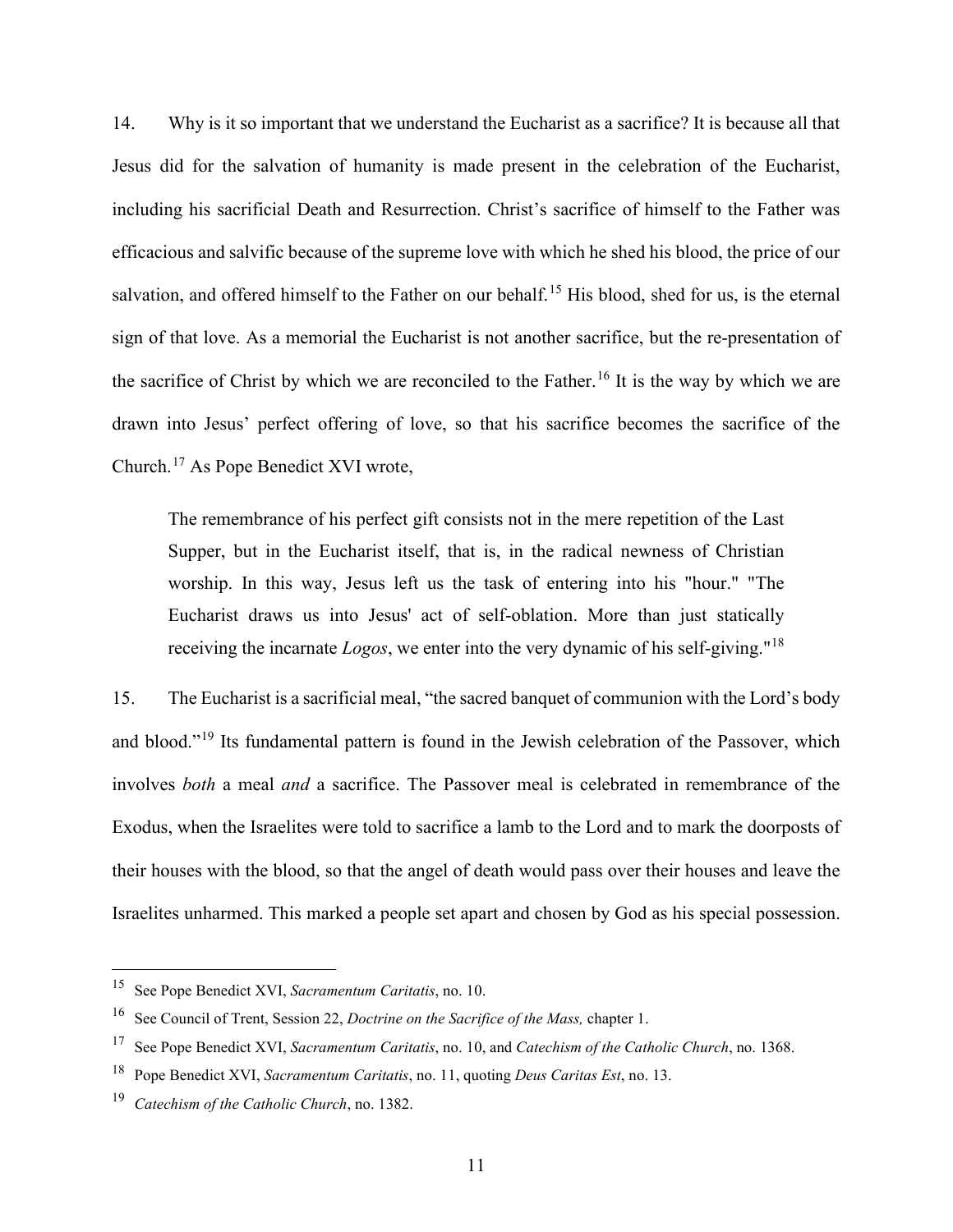Each family was then to eat the lamb with unleavened bread as a reminder of the haste with which the Israelites had to prepare for their departure from Egypt and with bitter herbs as a reminder of their deliverance from slavery. At the Last Supper, Jesus reveals himself to be the Paschal Lamb ("Behold the Lamb of God") whose sacrifice brings liberation from slavery to sin and whose blood marks out a new people belonging to God. All the sacrifices in the Old Testament prefigure and find their fulfillment in the one perfect sacrifice of Jesus.

16. The saving work of Jesus Christ, which has brought to fulfillment what was announced in figure in the Passover, is now re-presented in the celebration of the Eucharist. The Eucharist "makes present the one sacrifice of Christ the Savior."[20](#page-11-0) As Pope St. John Paul II taught: "The Church constantly draws her life from [this] redeeming sacrifice; she approaches it not only through faith-filled remembrance, but also through a real contact, since *this sacrifice is made present ever anew*, sacramentally perpetuated, in every community which offers it at the hands of the consecrated minister."<sup>[21](#page-11-1)</sup>

17. Finally, this great sacrament is also a participation in the worship offered in heaven, in and through Christ, by the angels and saints. Pope Benedict XVI explained that

every eucharistic celebration sacramentally accomplishes the eschatological gathering of the People of God. For us, the eucharistic banquet is a real foretaste of the final banquet foretold by the prophets (cf. Is 25:6-9) and described in the New Testament as "the marriage-feast of the Lamb" (Rev 19:7-9), to be celebrated in the joy of the communion of saints.<sup>[22](#page-11-2)</sup>

<span id="page-11-0"></span><sup>20</sup> *Catechism of the Catholic Church*, no. 1330.

<span id="page-11-1"></span><sup>21</sup> Pope John Paul II, *Ecclesia de Eucharistia*, no. 12.

<span id="page-11-2"></span><sup>22</sup> Pope Benedict XVI, *Sacramentum Caritatis*, no. 31.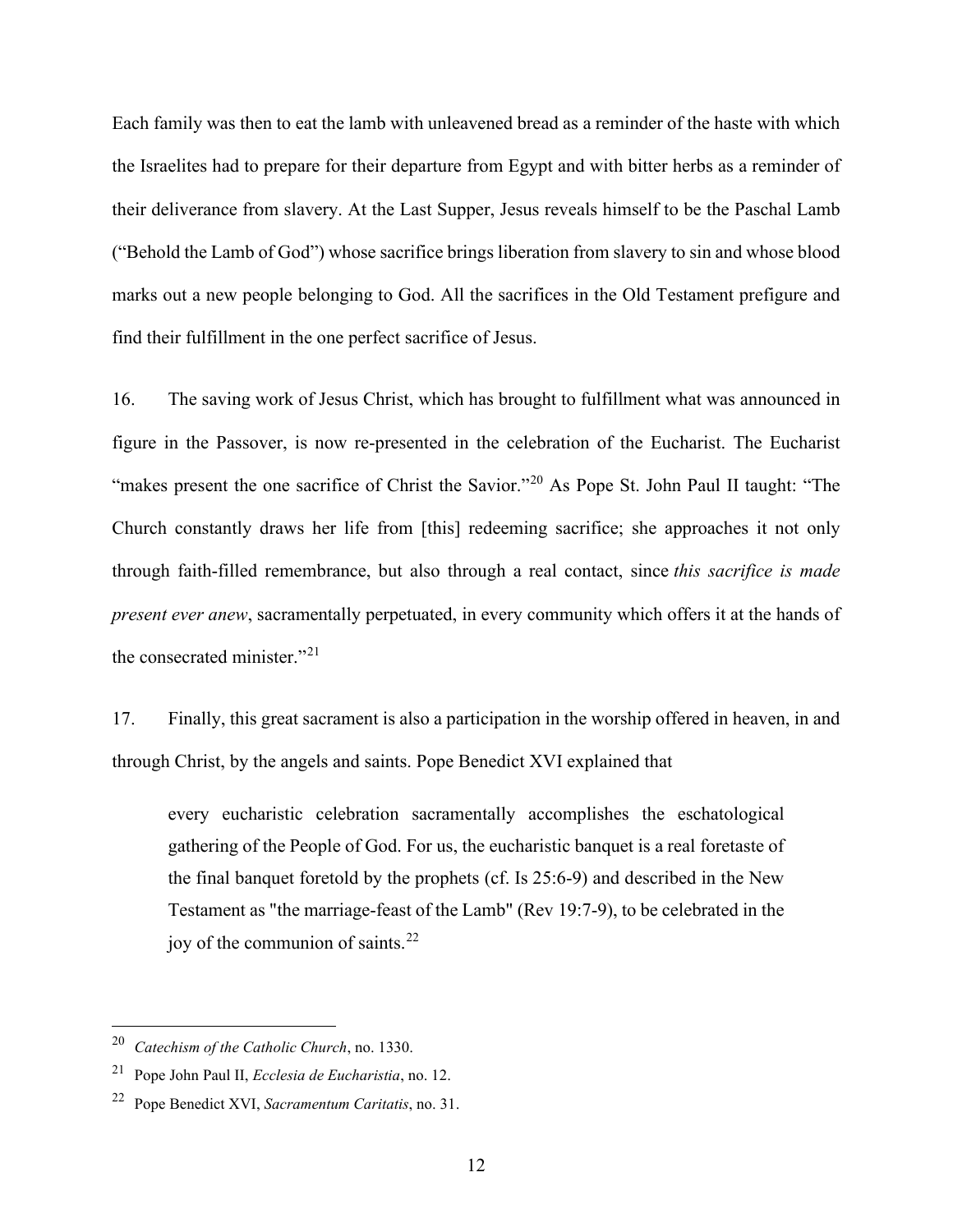# *B) The Real Presence of Christ*

18. From the very beginning, the Church has believed and celebrated according to the teaching of Jesus himself: *Whoever eats my flesh and drinks my blood has eternal life and I will raise him on the last day. For my flesh is true food, and my blood is true drink. Whoever eats my flesh and drinks my blood remains in me and I in him* (Jn 6:54-56). It is not "ordinary bread and ordinary drink" that we receive in the Eucharist, but the flesh and blood of Christ, who came to nourish and transform us, to restore our relationship to God and to one another.<sup>[23](#page-12-0)</sup>

19. In the Eucharist, with the eyes of faith we see before us Jesus Christ, who, in the Incarnation *became flesh* (Jn 1:14) and who in the Paschal Mystery *gave himself for us* (Ti 2:14), accepting *even death on a cross* (Phil 2:8). St. John Chrysostom preached that when you see the Body of Christ "set before you [on the altar], say to yourself: Because of this Body I am no longer earth and ashes, no longer a prisoner, but free: because of this I hope for heaven, and to receive the good things therein, immortal life, the portion of angels, [and closeness] with Christ."[24](#page-12-1)

20. How can Jesus Christ be truly present in what still appears to be bread and wine? In the liturgical act known as the epiclesis, the bishop or priest, speaking in the person of Jesus Christ, calls upon the Father to send down his Holy Spirit to change the bread and wine into the Body and Blood of Christ, and this change occurs through the institution narrative, by the power of the words of Christ pronounced by the celebrant.<sup>[25](#page-12-2)</sup>

<span id="page-12-0"></span><sup>23</sup> See St. Justin Martyr, *First Apology*, LXVI.

<span id="page-12-1"></span><sup>24</sup> St. John Chrysostom, *Homilies on First Corinthians*, 24.7, in *Nicene and Post-Nicene Fathers*, First series (Peabody, MA: Hendrickson, 1995), 142.

<span id="page-12-2"></span><sup>25</sup> *Catechism of the Catholic Church*, no. 1353.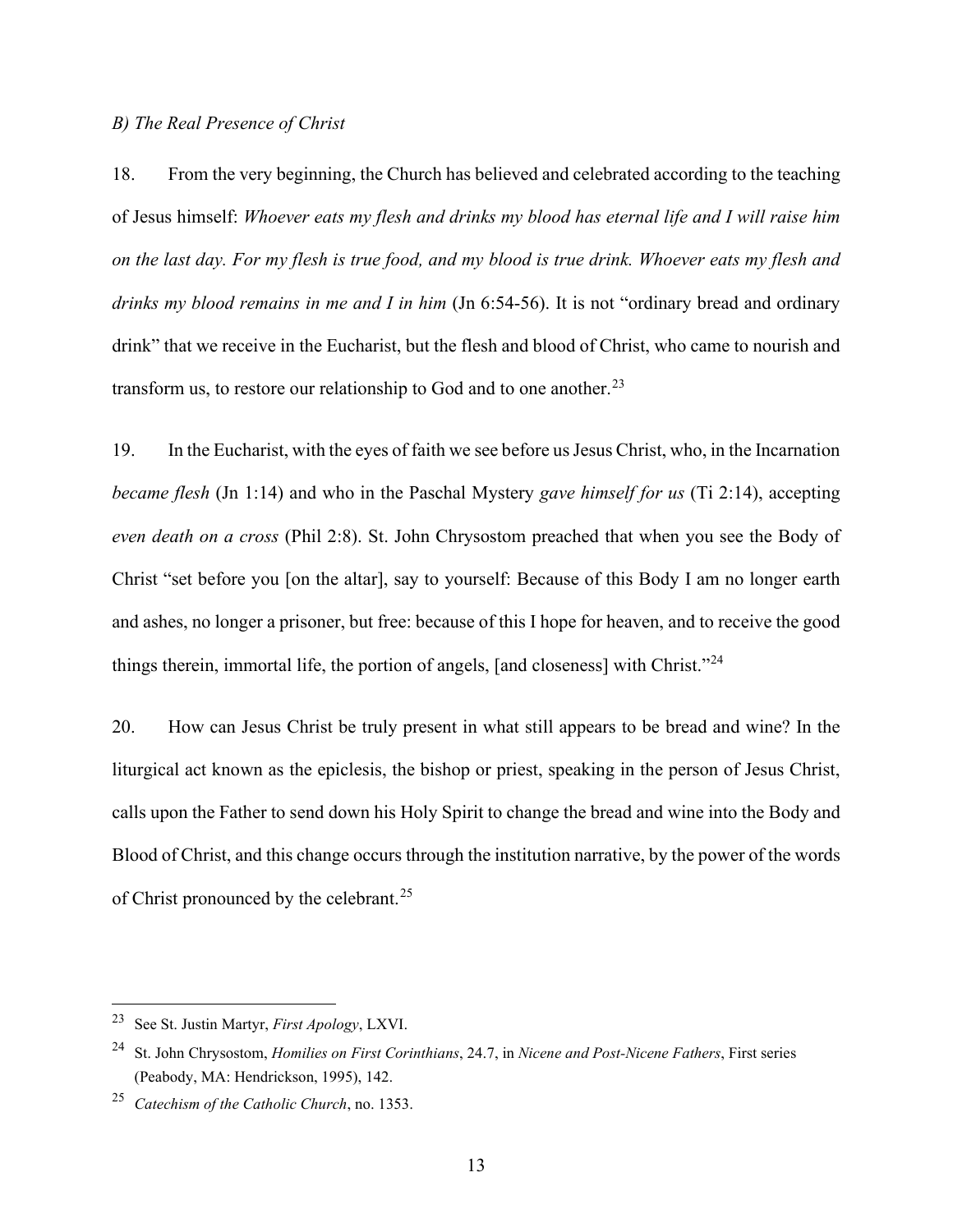21. The reality that, in the Eucharist, bread and wine become the Body and Blood, Soul and Divinity of Christ without ceasing to appear as bread and wine to our five senses is one of the central mysteries of the Catholic faith. This faith is a doorway through which we, like the saints and mystics before us, may enter into a deeper perception of the mercy and love manifested in and through Christ's sacramental presence in our midst. While one thing is seen with our bodily eyes, another reality is perceived through the eyes of faith. The real, true, and substantial presence of Christ in the Eucharist is the most profound reality of the sacrament. "This mysterious change is very appropriately called by the Church transubstantiation."[26](#page-13-0) Though Christ is present to us in many ways in the liturgy, including in the assembly gathered, the presiding minister, and the word proclaimed, the Church also clearly affirms that "the mode of Christ's presence under the Eucharistic species is unique."[27](#page-13-1) As St. Paul VI wrote, "This presence is called 'real' not to exclude the idea that the others are 'real' too, but rather to indicate presence *par excellence*, because it is substantial and through it Christ becomes present whole and entire, God and man."[28](#page-13-2) In the sacramental re-presentation of his sacrifice, Christ holds back nothing, offering himself, whole and entire. The use of the word "substantial" to mark the unique presence of Christ in the Eucharist is intended to convey the totality of the gift he offers to us.

22. When the Eucharist is distributed and the minister says, "the Body of Christ," we are to look not simply at what is visible before our eyes, but at what it has become by the words of Christ and the gift of the Holy Spirit—the Body of Christ.<sup>[29](#page-13-3)</sup> The communicant's response of "Amen" is

<span id="page-13-0"></span><sup>26</sup> Pope Paul VI, *Credo of the People of God*, no. 25; cf. Council of Trent, Session 13, *Decree on the Sacrament of the Eucharist,* ch. 4.

<span id="page-13-1"></span><sup>27</sup> *Catechism of the Catholic Church*, no. 1374; see also *Sacrosanctum Concilium*, no.7.

<span id="page-13-2"></span><sup>28</sup> Pope Paul VI, *Mysterium Fidei*, no. 39.

<span id="page-13-3"></span><sup>29</sup> See St. Irenaeus, *Against Heresies*, IV.16.28.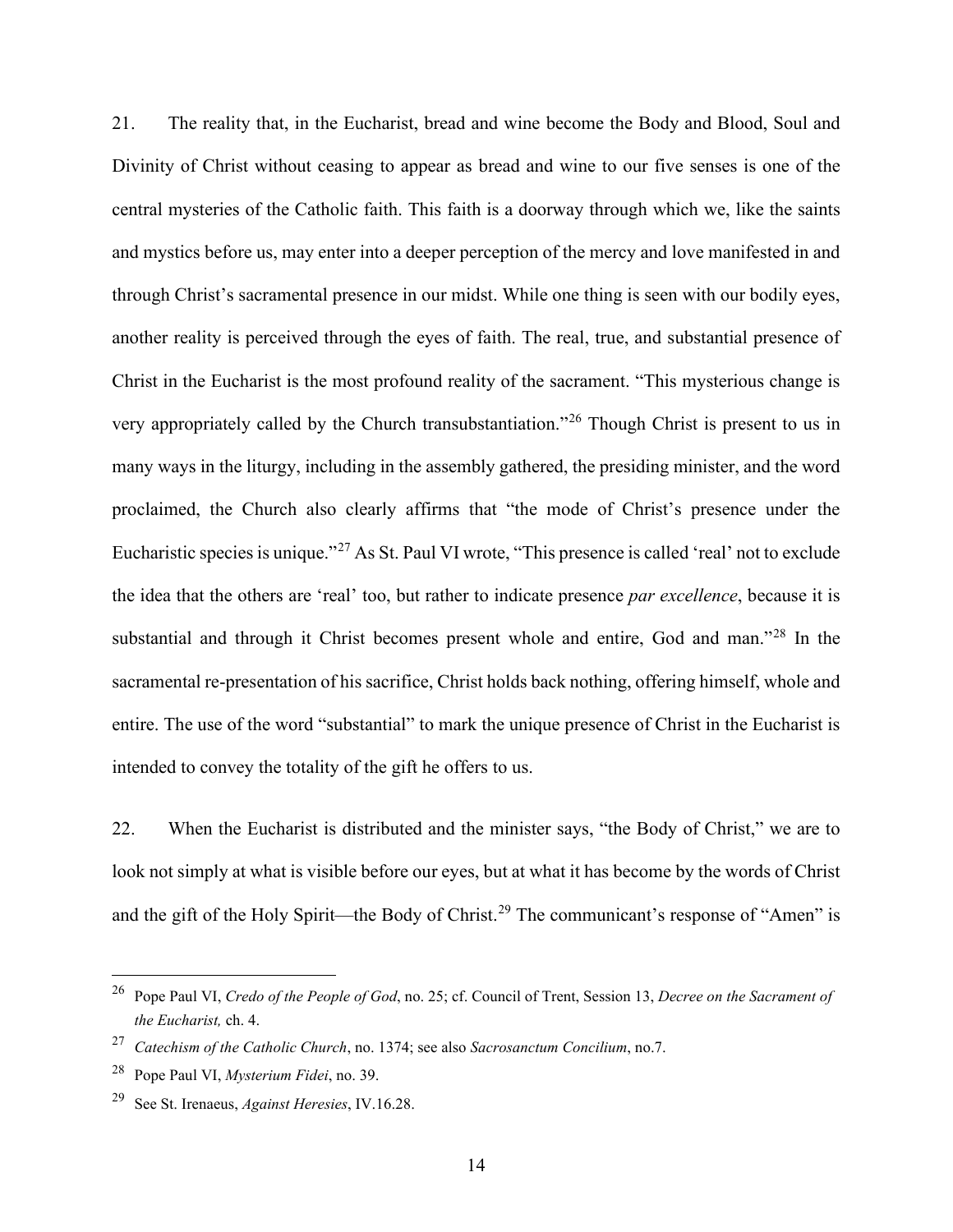a profession of faith in the Real Presence of Christ and reflects the intimate personal encounter with him, with his gift of self, that comes through reception of Holy Communion.

23. The Church's firm belief in the Real Presence of Christ is reflected in the worship that we offer to the Blessed Sacrament in various ways, including Eucharistic Exposition, Adoration, and Benediction; Eucharistic Processions; and Forty Hours Devotions. In addition, the practices of reverently genuflecting before the Blessed Sacrament reserved in the tabernacle, bowing one's head prior to the reception of Holy Communion, and refraining from food and drink for at least one hour before receiving Communion are clear manifestations of the Church's Eucharistic faith.<sup>[30](#page-14-0)</sup>

# *C) Communion with Christ and the Church*

24. When we receive Holy Communion, Christ is giving himself to us. He comes to us in all humility, as he came to us in the Incarnation, so that we may receive him and become one with him. Christ gives himself to us so that we may continue the pilgrim path toward life with him in the fullness of the Kingdom of God. The fourteenth-century Orthodox theologian Nicholas Cabasilas described this sacrament by saying, "unlike any other sacrament, the mystery [of the Eucharist] is so perfect that it brings us to the heights of every good thing: here is the ultimate goal of every human desire, because here we attain God and God joins himself to us in the most perfect union."[31](#page-14-1) Through this sacrament, the pilgrim Church is nourished, deepening her communion with the Triune God and consequently that of her members with one another.<sup>[32](#page-14-2)</sup>

<span id="page-14-0"></span><sup>30</sup> See *Code of Canon Law*, can. 919 §1. "A person who is to receive the Most Holy Eucharist is to abstain for at least one hour before holy communion from any food and drink, except for only water and medicine."

<span id="page-14-1"></span><sup>31</sup> Nicholas Cabasilas, *Life in Christ*, IV.10, quoted in Pope John Paul II, *Ecclesia de Eucharistia*, no. 34.

<span id="page-14-2"></span><sup>32</sup> See Pope John Paul II, *Ecclesia de Eucharistia*, no. 34.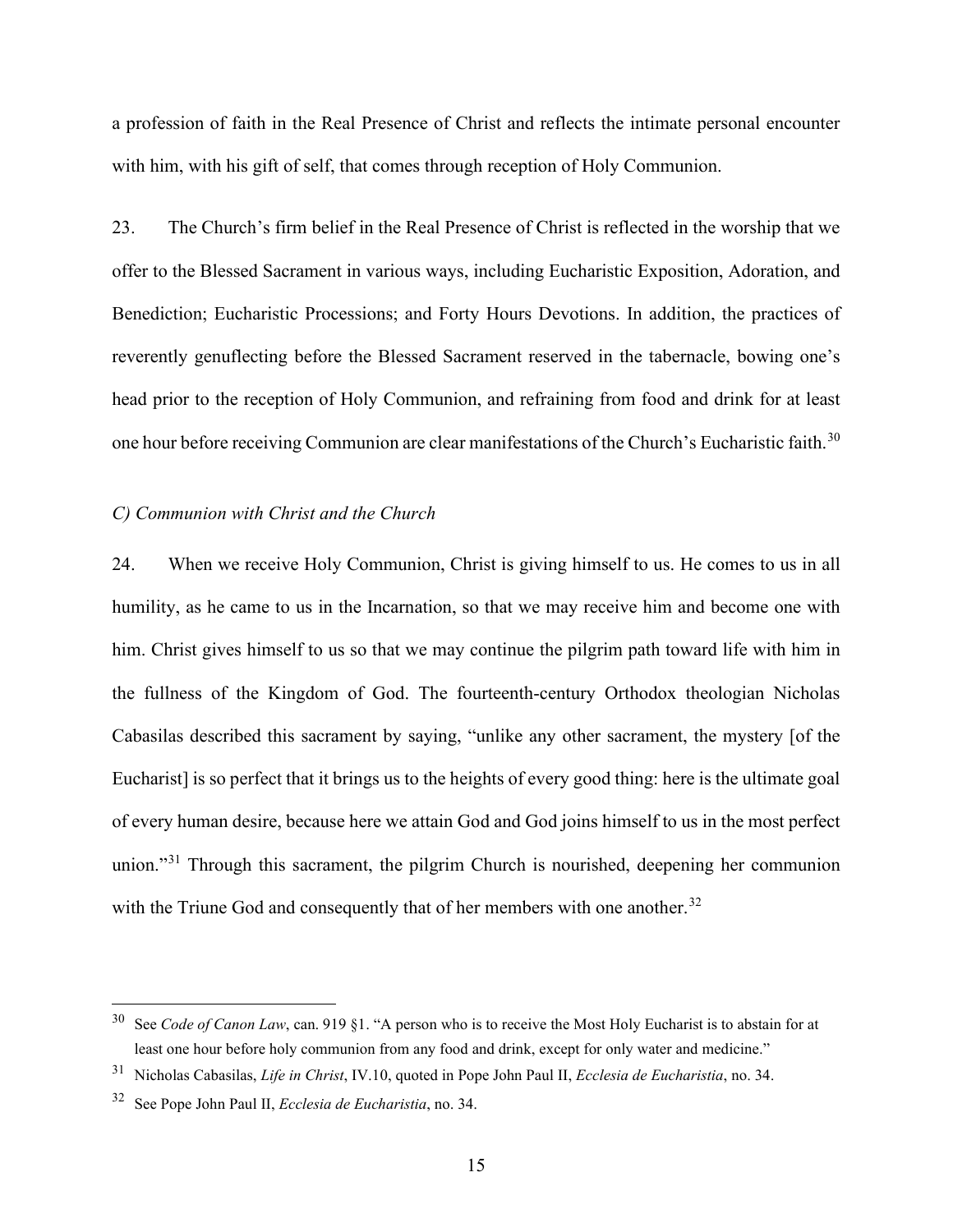25. The Sacrament of the Eucharist is called Holy Communion precisely because, by placing us in intimate communion with the sacrifice of Christ, we are placed in intimate communion with him and, through him, with each other. Therefore, the Eucharist is called Holy Communion because it is "the efficacious sign and sublime cause of that communion in the divine life and that unity of the People of God by which the Church is kept in being."<sup>[33](#page-15-0)</sup> How can we understand this? The Gospel of John recounts that, when Jesus died on the cross, *blood and water flowed* out (Jn 19:34), symbolic of Baptism and the Eucharist. The Second Vatican Council teaches, "The origin and growth of the Church are symbolized by the blood and water which flowed from the open side of the crucified Jesus,"[34](#page-15-1) and that "it was from the side of Christ as he slept the sleep of death upon the cross that there came forth the wondrous sacrament of the whole Church."[35](#page-15-2) In this image from the Gospel of John, we see that the Church, the Bride of the Lamb, is born from the sacrificial love of Christ in his self-offering on the cross. The Eucharist re-presents this one sacrifice so that we are placed in communion with it and with the divine love from which it flows forth. We are placed in communion with each other through this love which is given to us. That is why we can say, "the Eucharist makes the Church."[36](#page-15-3)

26. We are first incorporated into the Body of Christ, the Church, through the waters of Baptism.<sup>[37](#page-15-4)</sup> Yet Baptism, like the other sacraments, is ordered toward Eucharistic communion.<sup>[38](#page-15-5)</sup> The Second Vatican Council teaches,

<span id="page-15-0"></span><sup>33</sup> *Catechism of the Catholic Church*, no. 1325, citing *Eucharisticum Mysterium*, no. 6.

<span id="page-15-1"></span><sup>34</sup> Second Vatican Council, *Lumen Gentium*, no. 3.

<span id="page-15-2"></span><sup>35</sup> Second Vatican Council, *Sacrosanctum Concilium*, no. 5

<span id="page-15-3"></span><sup>36</sup> *Catechism of the Catholic Church*, no. 1396.

<span id="page-15-4"></span><sup>37</sup> *Code of Canon Law*, c. 849; *Code of Canons of the Eastern Churches*, c. 675 §1.

<span id="page-15-5"></span><sup>38</sup> *Code of Canon Law*, c. 897.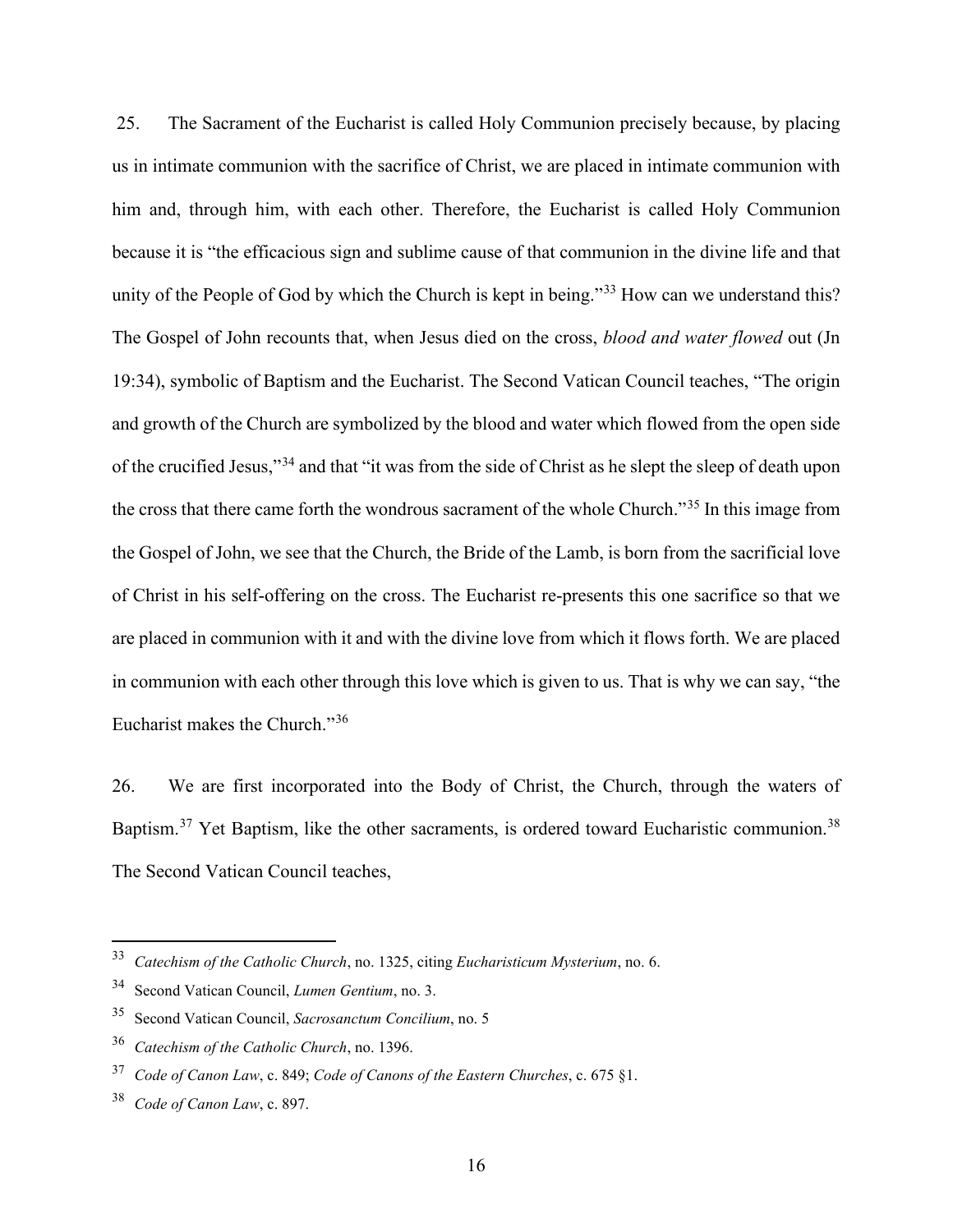The other sacraments, as well as with every ministry of the Church and every work of the apostolate, are tied together with the Eucharist and are directed toward it. The Most Blessed Eucharist contains the entire spiritual boon of the Church, that is, Christ himself, our Pasch and Living Bread, by the action of the Holy Spirit through his very flesh vital and vitalizing, giving life to men who are thus invited and encouraged to offer themselves, their labors and all created things, together with him.

The Council Fathers continue,

In this light, the Eucharist shows itself as the source and the apex of the whole work of preaching the Gospel. Those under instruction are introduced by stages to a sharing in the Eucharist, and the faithful, already marked with the seal of Baptism and Confirmation, are through the reception of the Eucharist fully joined to the Body of Christ.<sup>[39](#page-16-0)</sup>

That is why the Council calls the eucharistic sacrifice "the source and summit of the Christian life." $40$ 

27. St. Paul emphasizes that this communion exists not only among ourselves but also with those who came before us. In addressing the Church at Corinth, he praises them for holding *fast to the traditions, just as I handed them on to you* (1 Cor 11:2). Later, he highlights the Eucharist as a sacred tradition handed on by Christ to the Apostles, and in which we now share: *For I received from the Lord what I also handed on to you* (1 Cor 11:23). During every Mass we are united with all the holy men and women, the saints, who have preceded us.

<span id="page-16-0"></span><sup>39</sup> Second Vatican Council, *Presbyterorum Ordinis*, no. 5.

<span id="page-16-1"></span><sup>40</sup> Second Vatican Council, *Lumen Gentium*, no. 11.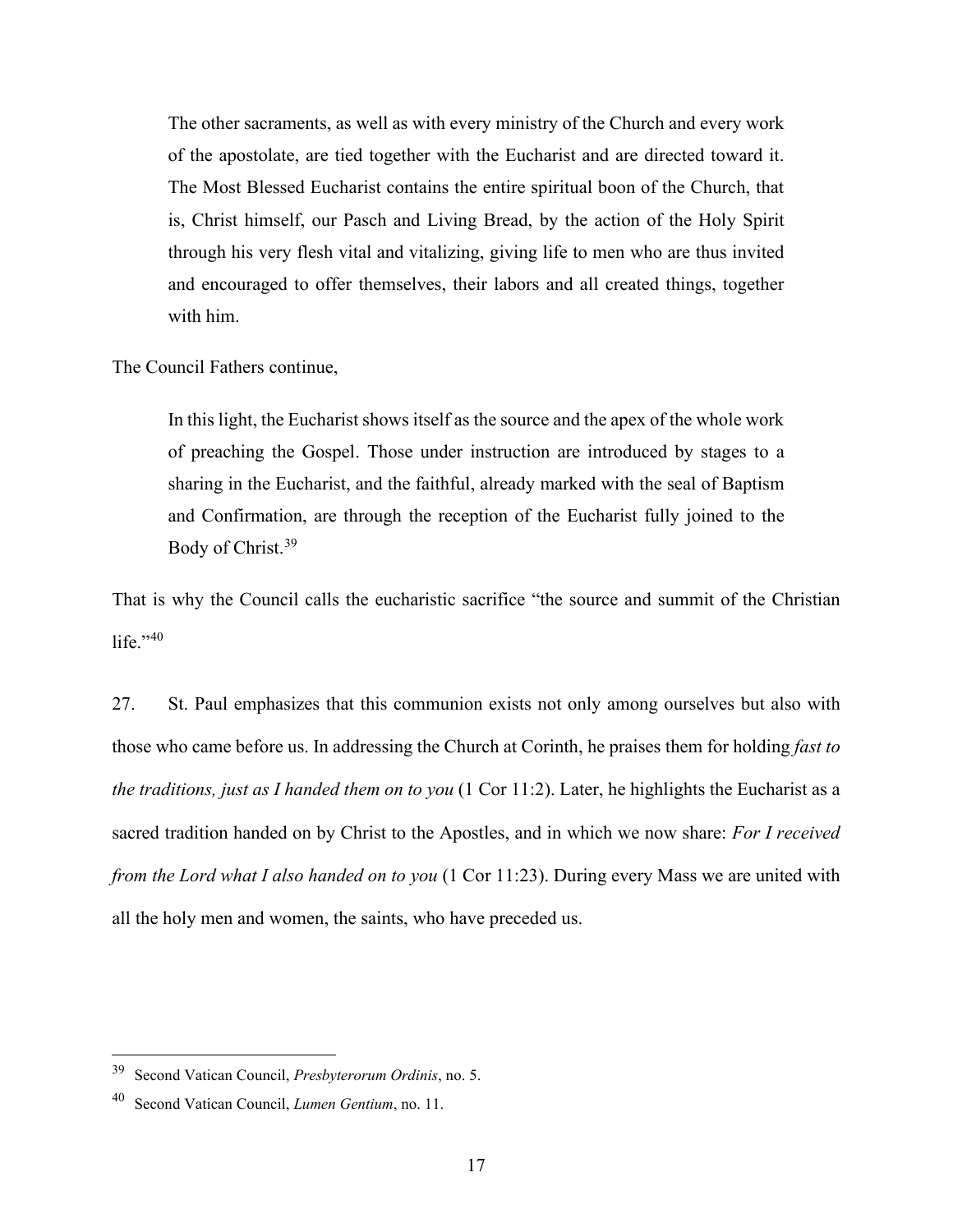28. The obligation to attend Mass each Sunday, the Lord's Day, on which we commemorate the Resurrection of Jesus, and on other holy days of obligation, is therefore a vital expression of our unity as members of the Body of Christ, the Church.<sup>[41](#page-17-0)</sup> It is also a manifestation of the truth that we are utterly dependent upon God and his grace. A third-century instruction on the life of the Church points out one of the consequences of willful absence from Mass: "Let no one deprive the Church by staying away; if they do, they deprive the Body of Christ of one of its members!"[42](#page-17-1) St. John Paul II, writing of Sunday as "a day which is at the very heart of the Christian life," further asserts, "Time given to Christ is never time lost, but is rather time gained, so that our relationships and indeed our whole life may become more profoundly human."[43](#page-17-2) We have been reborn in Baptism and nourished by the Eucharist so that we may live in communion with God and one another, not only today but also in the fullness of the heavenly Kingdom. To worship God on Sundays, then, is not the mere observance of a rule but the fulfillment of our identity, of who we are as members of the Body of Christ. Participation in the Mass is an act of love.

### II. OUR RESPONSE

29. In the fourth Common Preface of the *Roman Missal*, the priest prays the following:

For, although you have no need of our praise, yet our thanksgiving is itself your gift, since our praises add nothing to your greatness but profit us for salvation. . . .

<span id="page-17-0"></span><sup>41</sup> *Code of Canon Law*, cc. 1246-1248; *Code of Canons of the Eastern Churches*, c. 881.

<span id="page-17-1"></span><sup>42</sup> *Didascalia Apostolorum*, no. 13.

<span id="page-17-2"></span><sup>43</sup> Pope John Paul II, *Dies Domini*, no. 7.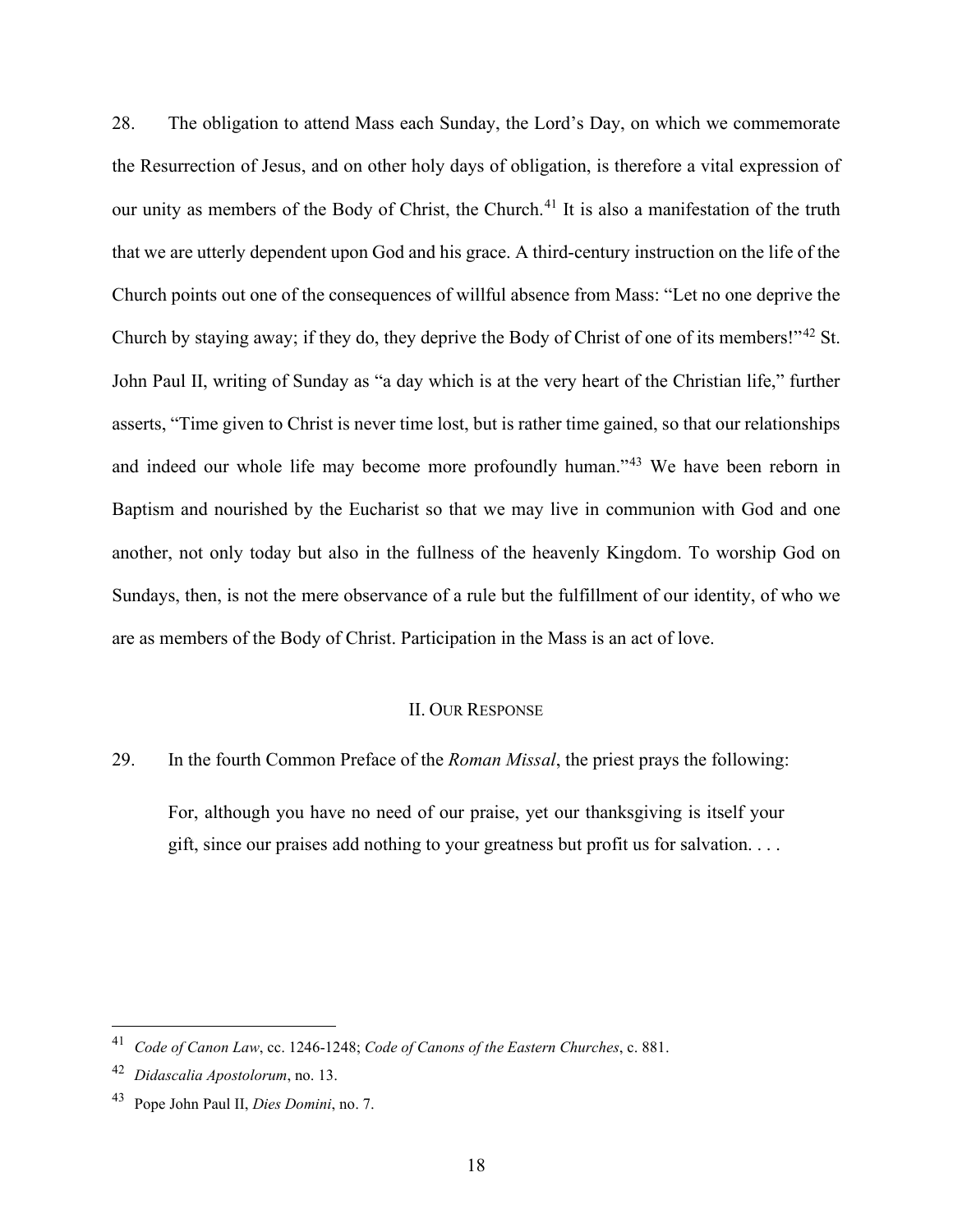These words speak of the grace of God, the gift freely given, which inspires us to give thanks and worship him, works our transformation into the likeness of Christ, helps us to seek pardon and to receive it when we fall into sin, and impels us to go forth and bear witness to Christ in the world.

#### *A) Thanksgiving and Worship*

30. Having been sanctified by the gift of the Eucharist and filled with faith, hope, and charity, the faithful are called to respond to this gift. Indeed, it is only natural that we give thanks to the Lord for all that he has given to us. *How can I repay the Lord for all the great good done for me? I will raise the cup of salvation and call on the name of the Lord* (Ps 116:12). The word "Eucharist" literally means "thanksgiving." Even our manner of giving thanks comes from God, for we do so by following the command of the Lord: *do this in memory of me* (Lk 22:19).

31. The Second Vatican Council taught that, in order to give thanks properly in the celebration of the Mass, we should "take a full, conscious, and active part in the liturgical celebration."[44](#page-18-0) We need to be conscious of the gift we have received, a gift that is none other than the Lord himself in his act of self-giving. We become conscious of this gift when we actively engage our minds, hearts, and bodies to every part of the liturgy, allowing God through the words, actions, gestures, and even the moments of silence to speak to us. We actively and consciously participate by giving our full attention to the words being spoken in the prayers and the Scriptures, even if we have heard them hundreds of times before. We do so also by listening to the homily and reflecting upon how the Lord may be speaking to us through his ordained minister. We are actively giving thanks when we join in singing and in the responses; when we kneel, stand, and sit; and when we pay attention

<span id="page-18-0"></span><sup>44</sup> Second Vatican Council, *Sacrosanctum Concilium*, no. 14; see also *Code of Canon Law*, cc. 835 §4 and 837 §2, and *Code of Canons of the Eastern Churches*, c. 673.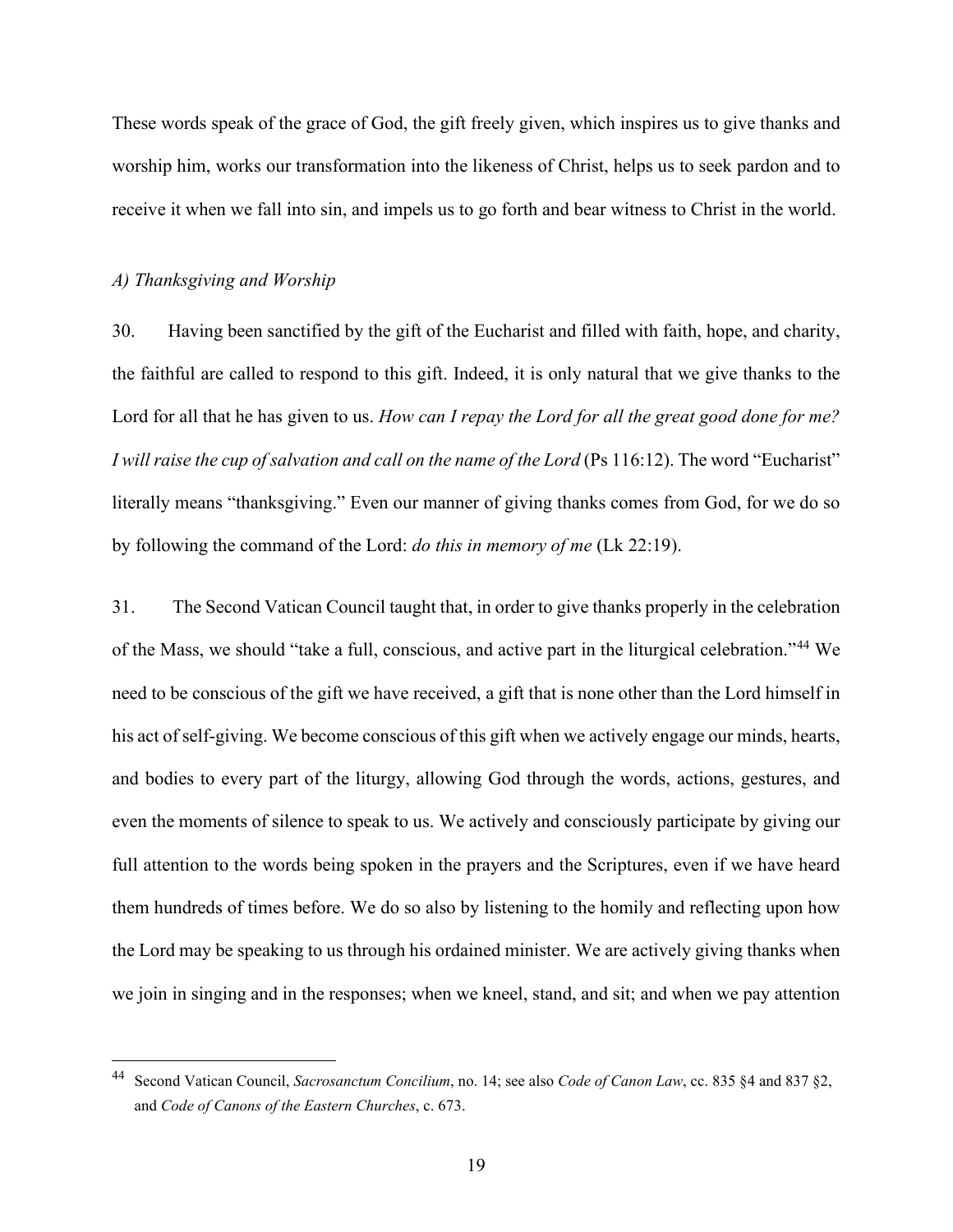to the liturgical seasons where the entire history of what God has done for us, in and through his Son, is revealed to us.

32. The gratitude that inspires us to give thanks and worship God in the celebration of the Eucharist should be nurtured and enriched by the beauty of the liturgical action itself. Bishops and priests have a particular duty to ensure that the Mass is celebrated in a manner befitting the sacredness of what takes place. As Pope Francis recently wrote to the bishops of the world, "I ask you to be vigilant in ensuring that every liturgy be celebrated with decorum and fidelity to the liturgical books promulgated after Vatican Council II, without the eccentricities that can easily degenerate into abuses."[45](#page-19-0) Priest celebrants of the Mass should have a prayerful understanding of the liturgical books, as well as of the feasts and seasons, and be faithful to the texts and rubrics established by the Church.<sup>[46](#page-19-1)</sup> In doing so, they will lead the people more deeply and reverently into the exchange that is the dialogue of the Father and the Son in the Holy Spirit.<sup>[47](#page-19-2)</sup>

33. Our gratitude is also expressed in our worship of the Blessed Sacrament outside of Mass. These forms of worship are all intrinsically related to the Eucharistic celebration.

In the Eucharist, the Son of God comes to meet us and desires to become one with us; eucharistic adoration is simply the natural consequence of the eucharistic celebration. Receiving the Eucharist means adoring him whom we receive. Only in this way do we become one with him, and are given, as it were, a foretaste of the beauty of the heavenly liturgy.<sup>[48](#page-19-3)</sup>

<span id="page-19-0"></span><sup>45</sup> Pope Francis, Letter to the Bishops of the Whole World, That Accompanies the Apostolic Letter *Motu Proprio Data* "*Traditionis Custodes*," July 16, 2021.

<span id="page-19-1"></span><sup>46</sup> *Code of Canon Law*, c. 846 §1; *Code of Canons of the Eastern Churches*, c. 668 §2.

<span id="page-19-2"></span><sup>47</sup> See *https://www.usccb.org/prayer-and-worship/the-mass/frequently-asked-questions/ars-celebrandi*.

<span id="page-19-3"></span><sup>48</sup> Pope Benedict XVI, *Sacramentum Caritatis*, no. 66.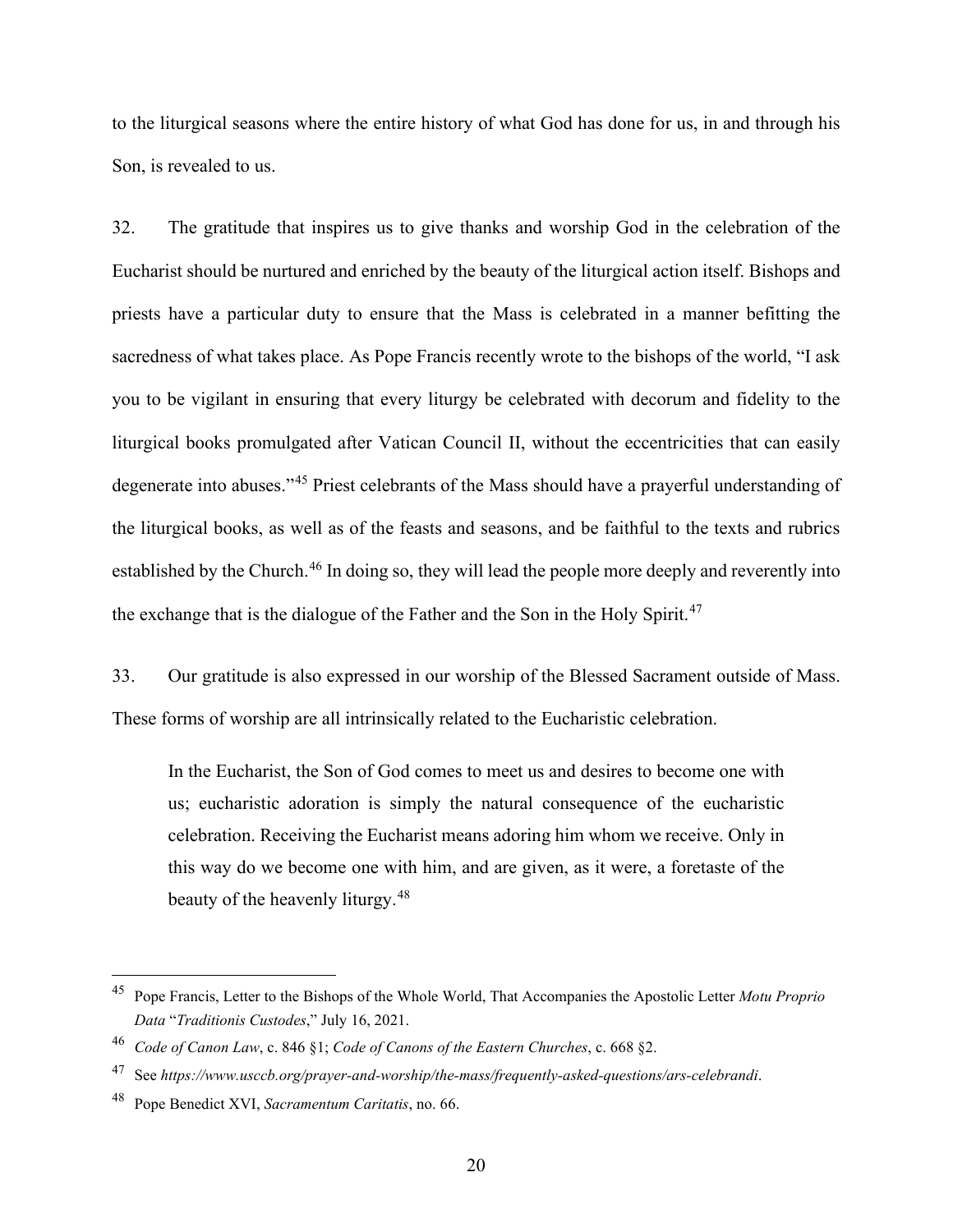We rejoice in the growing numbers of the faithful who pray in adoration before the Blessed Sacrament, a testament of faith in the Real Presence of the Lord in the Eucharist. We encourage this devotion, which helps all of us to be formed by the self-giving love we behold in the Lord's gift of himself in the Eucharist. St. (Mother) Teresa of Calcutta reportedly once said: "When you look at the crucifix, you understand how much Jesus loved you then. When you look at the Sacred Host, you understand how much Jesus loves you now."

# *B) Transformation in Christ*

34. The person who shares worthily in the Eucharist is enabled more and more to live the new law of love given by Christ precisely because Christ communicates himself in the sacrament of the altar. The foundation of our personal and moral transformation is the communion with himself that Christ establishes in Baptism and deepens in the Eucharist. In the celebration of the Mass, we are shown what love truly is, and we receive grace that enables us to imitate the love that Christ shows us. St. John Paul II noted that the moral life of the Christian flows from and is nourished by "that inexhaustible source of holiness and glorification of God" that is found in the sacraments, especially the Eucharist: "by sharing in the sacrifice of the Cross, the Christian partakes of Christ's self-giving love and is equipped and committed to live this same charity in all his thoughts and deeds."[49](#page-20-0)

35. The personal and moral transformation that is sustained by the Eucharist reaches out to every sphere of human life. The love of Christ can permeate all of our relationships: with our families, our friends, and our neighbors. It can also reshape the life of our society as a whole. Our relationship with Christ is not restricted to the private sphere; it is not for ourselves alone. The

<span id="page-20-0"></span><sup>49</sup> Pope John Paul II, *Veritatis Splendor*, no. 107.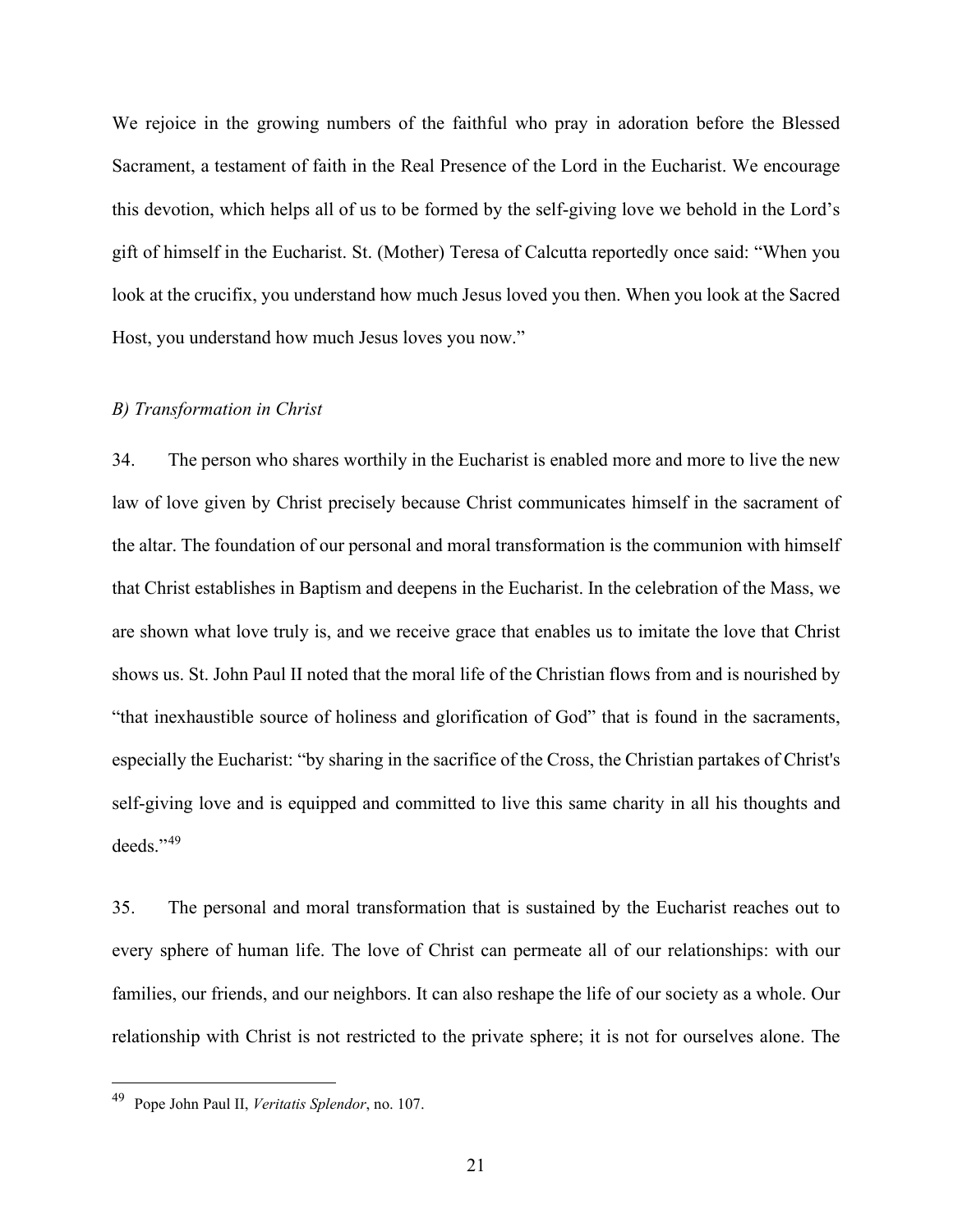very solidarity or communion in Christ's self-giving love that makes the Church and makes us members of the Church orders us beyond the visible community of faith to all human beings, whom we are to love with that very same love that forms our communion with the Lord. Otherwise, if we do not love all human beings in this way, our communion with the Lord is impaired or even contradicted. This love extends particularly and "preferentially" to the poor and the most vulnerable. We all need to be consistent in bringing the love of Christ not only to our personal lives, but also to every dimension of our public lives.

36. It is the role of the laity in particular to transform social relations in accord with the love of Christ, which is carried out concretely in actions that work for the objective common good. Lay people, "conscious of their call to holiness by virtue of their baptismal vocation, have to act as leaven in the dough to build up a temporal city in keeping with God's project. [Consistency] between faith and life in the political, economic, and social realm[s] requires formation of conscience, which translates into knowing the Church's social doctrine."[50](#page-21-0) Lay people who exercise some form of public authority have a special responsibility to form their consciences in accord with the Church's faith and the moral law, and to serve the human family by upholding human life and dignity.

37. The *Catechism of the Catholic Church* reminds us that the "Eucharist commits us to the poor. To receive in truth the Body and Blood of Christ given up for us, we must recognize Christ in the poorest, his brethren."[51](#page-21-1) Preaching on Matthew 25, St. John Chrysostom observed: "Do you

<span id="page-21-0"></span><sup>50</sup> V General Conference of the Bishops of Latin America and the Caribbean, *The Aparecida Document*, no. 505; see also *Code of Canon Law*, cc. 225 §2 and 227, and *Code of Canons of the Eastern Churches*, cc. 401-402 and 406.

<span id="page-21-1"></span><sup>51</sup> *Catechism of the Catholic Church*, no. 1397.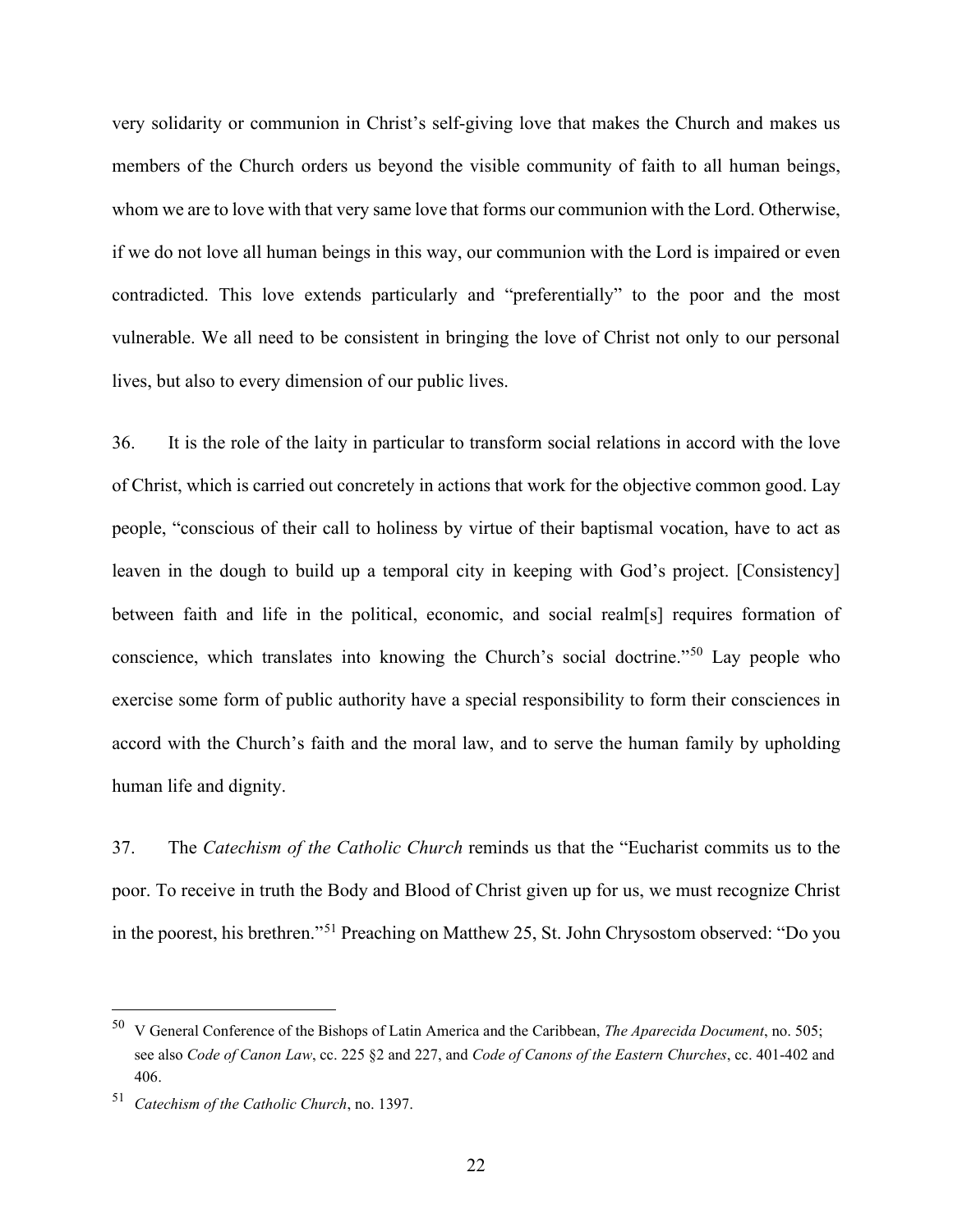wish to honor the body of Christ? Do not ignore him when he is naked. Do not pay him homage in the temple clad in silk only then to neglect him outside where he suffers cold and nakedness. He who said: 'This is my body' is the same One who said: 'You saw me hungry and you gave me no food.'"<sup>[52](#page-22-0)</sup> St. Teresa of Calcutta is an outstanding example in more recent times of someone who learned to recognize Christ in the poor. It was her deep faith in the Eucharist and her reception of Holy Communion that motivated her loving care of the poorest of the poor and commitment to the sanctity of all human life. In beholding the face of Christ in the Eucharist, she learned to recognize his face in the poor and suffering. Mother Teresa is said to have asserted: "We must pray to Jesus to give us that tenderness of the Eucharist. Unless we believe and see Jesus in the appearance of bread on the altar, we will not be able to see him in the distressing disguise of the poor."

38. Pope Francis has warned us that in our "throwaway culture" we need to fight the tendency to view people as "disposable":

Some parts of our human family, it appears, can be readily sacrificed for the sake of others considered worthy of a carefree existence. Ultimately, "persons are no longer seen as a paramount value to be cared for and respected, especially when they are poor and disabled, 'not yet useful'—like the unborn, or 'no longer needed'—like the elderly."[53](#page-22-1)

<span id="page-22-0"></span><sup>52</sup> St. John Chrysostom, *Homilies on the Gospel of Matthew*, 50, 3-4: *PG* 58, 508-509, as cited by Pope John Paul II in *Dies Domini*, no. 71.

<span id="page-22-1"></span><sup>53</sup> Pope Francis, *Fratelli Tutti*, no. 18, citing his Address to the Diplomatic Corps Accredited to the Holy See (January 11, 2016).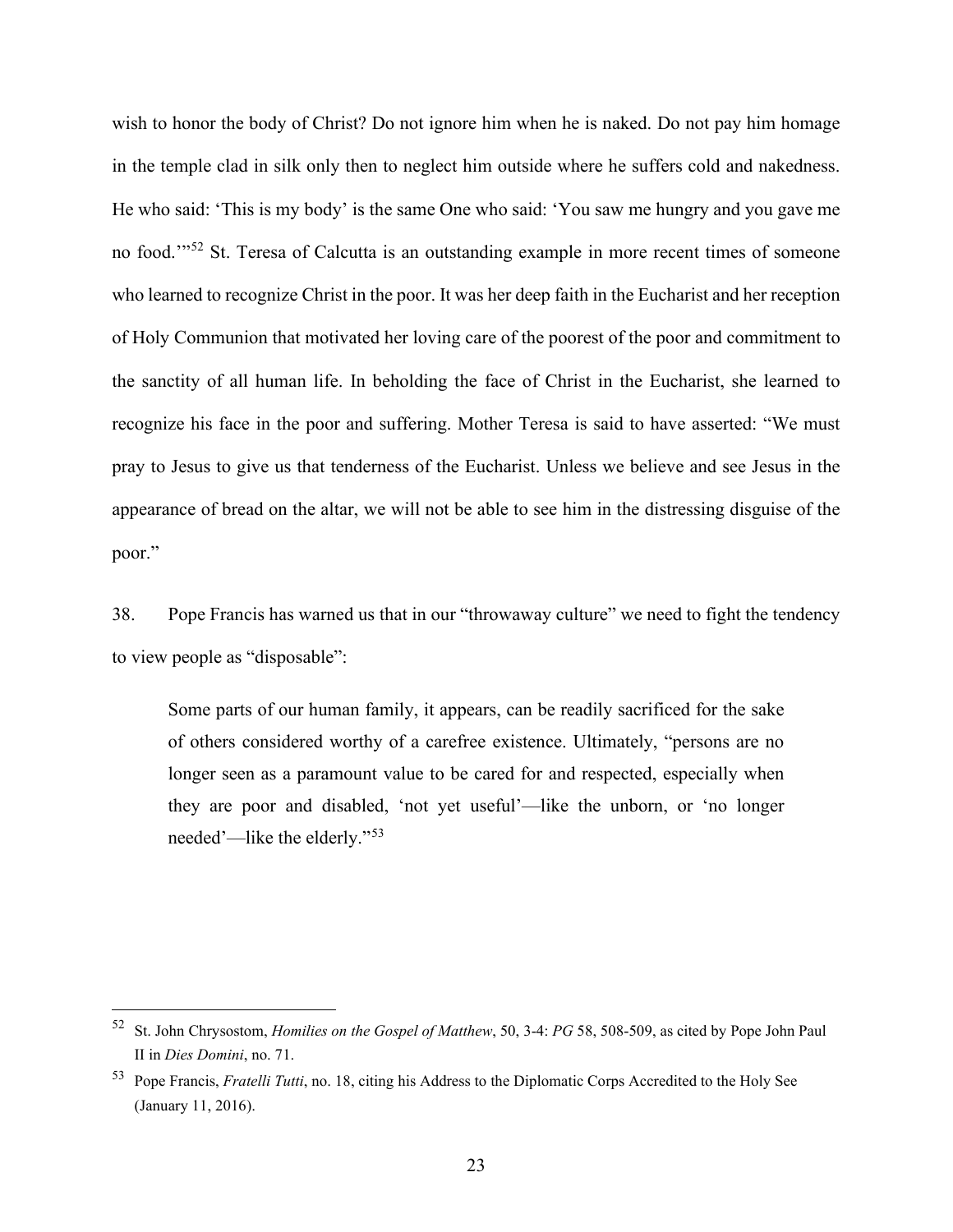As Christians, we bear the responsibility to promote the life and dignity of the human person, and to love and to protect the most vulnerable in our midst: the unborn, migrants and refugees, victims of racial injustice, the sick and the elderly.

39. The Second Vatican Council stresses the importance of reverence toward the human person. "Everyone must consider his every neighbor without exception as another self, taking into account first of all his life and the means necessary to living it with dignity, so as not to imitate the rich man who had no concern for the poor man Lazarus."[54](#page-23-0) The Council goes on to say that

whatever is opposed to life itself, such as any type of murder, genocide, abortion, euthanasia or willful self-destruction, whatever violates the integrity of the human person, such as mutilation, torments inflicted on body or mind, attempts to coerce the will itself; whatever insults human dignity, such as subhuman living conditions, arbitrary imprisonment, deportation, slavery, prostitution, the selling of women and children; as well as disgraceful working conditions, where men are treated as mere tools for profit, rather than as free and responsible persons; all these things and others of their like are infamies indeed. They poison human society, but they do more harm to those who practice them than those who suffer from the injury.<sup>[55](#page-23-1)</sup>

40. Just as we are impelled by the Eucharist to hear the cry of the poor, and respond in love, we are also called to hear the cry of the earth and, likewise, respond with loving care.<sup>[56](#page-23-2)</sup> Pope Francis, like Pope Benedict XVI before him, has eloquently drawn the connection between the celebration of the Eucharist and care for the environment.[57](#page-23-3) All creation gives glory to God, and journeys toward divinization, toward union with the Creator.

<span id="page-23-0"></span><sup>54</sup> Second Vatican Council, *Gaudium et Spes*, no. 27

<span id="page-23-1"></span><sup>55</sup> Second Vatican Council, *Gaudium et Spes*, no. 27.

<span id="page-23-2"></span><sup>56</sup> Pope Francis, *Laudato Si'*, no. 49.

<span id="page-23-3"></span><sup>57</sup> Pope Francis, *Laudato Si'*, no. 236; Pope Benedict XVI, *Sacramentum Caritatis*, no. 92.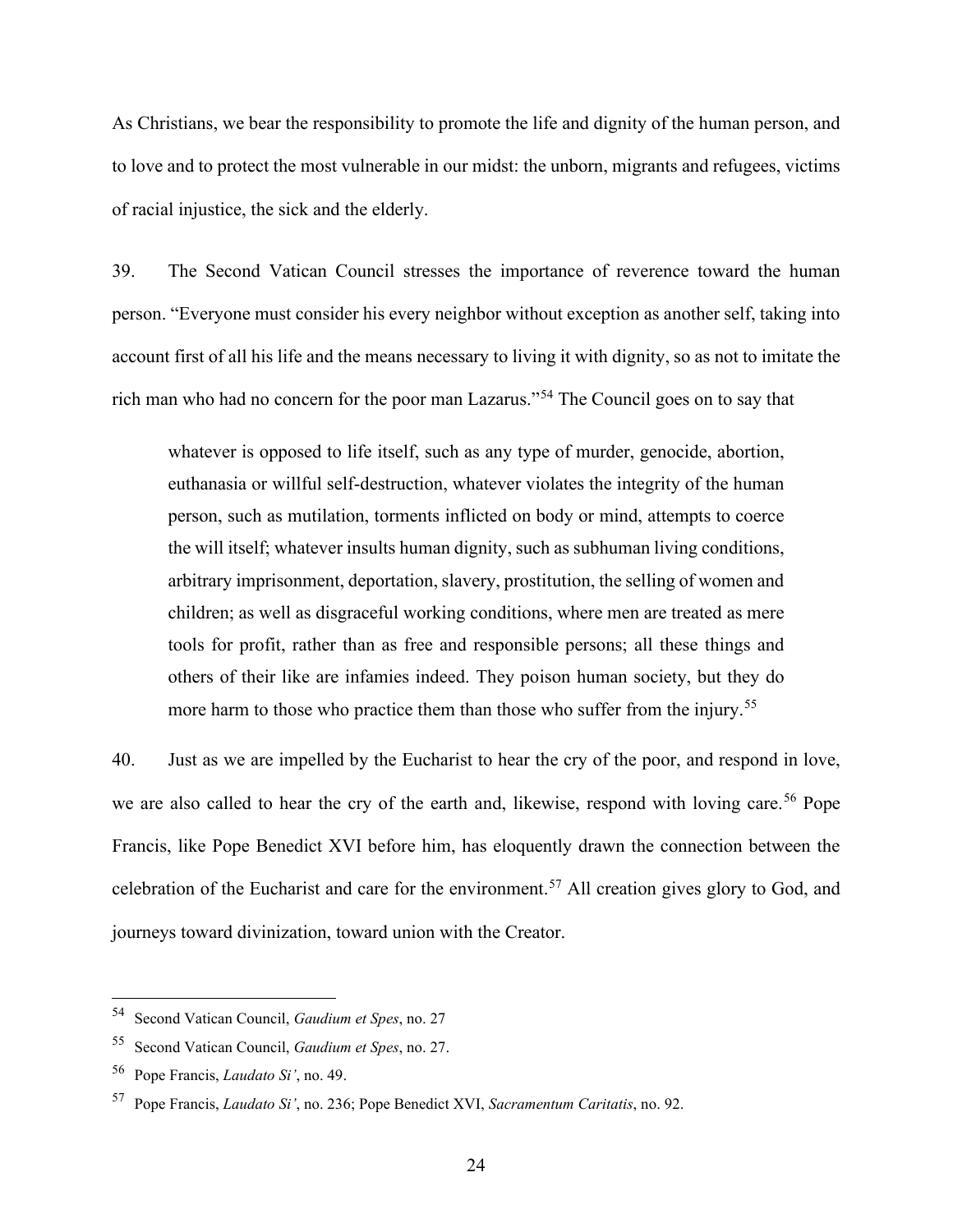41. We look forward to the day when all such evils will be eliminated, when the Kingdom of God is established in its fullness. Then, there will be *a new heaven* and *a new earth*, and the human community will dwell in *a new Jerusalem*, in which God himself will dwell with his people (Rev 21:1-3). No one will suffer from poverty or injustice or violence. We will be able to see each other as God sees us, without any of the distortions caused by sin or by structures of sin such as racism or the various manifestations of the throwaway culture. No one will be seen as "disposable." We will be able to love each other in a way that reflects the way God loves us.

42. While it is all too obvious that in our current world the Kingdom has not been fully established, our communion with the Lord shows that the Kingdom of God is not simply something we await at the end of time. The Kingdom is already present, if not in its fullness: "The kingdom has come in the person of Christ and grows mysteriously in the hearts of those incorporated into Him,"[58](#page-24-0) until its fulfillment when he comes again in glory. The mystery of the Kingdom remains present in the Church because she is joined to Christ as the members of a Body are to their Head. In the communion which is the Church, "the Kingdom of heaven, the Reign of God, already exists and will be fulfilled at the end of time."[59](#page-24-1)

43. God has not only called us out of sinful indifference to do whatever we can to contribute to the coming of the Kingdom; through Christ he has given us the grace we need to do this. The *Compendium of the Social Doctrine of the Church* explains:

Men and women who are made "new" by the love of God are able to change the rules and the quality of relationships, transforming even social structures. They are people capable of bringing peace where there is conflict, of building and nurturing

<span id="page-24-0"></span><sup>58</sup> *Catechism of the Catholic Church*, no. 865.

<span id="page-24-1"></span><sup>59</sup> *Catechism of the Catholic Church*, no. 865.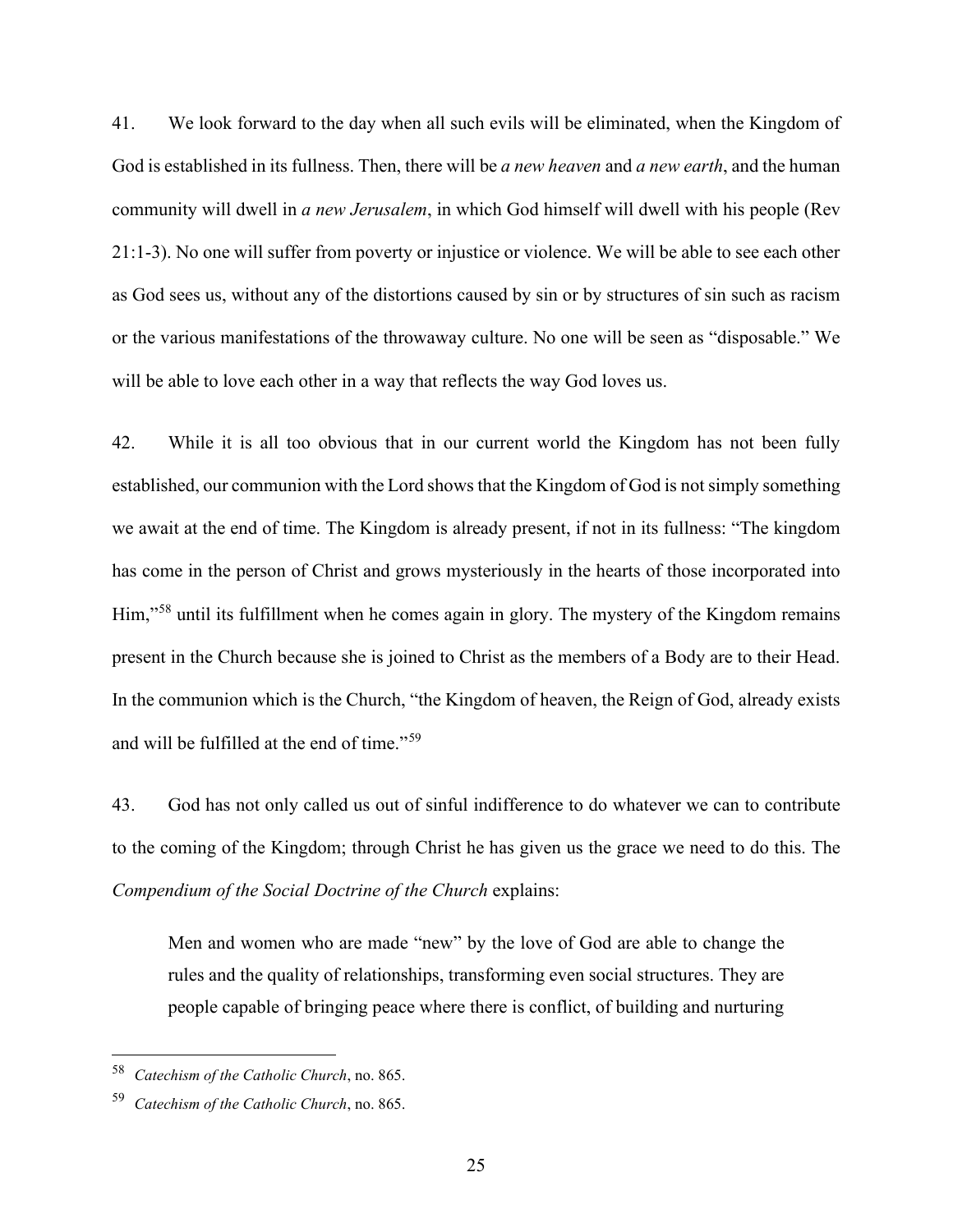fraternal relationships where there is hatred, of seeking justice where there prevails the exploitation of man by man. Only love is capable of radically transforming the relationships that men maintain among themselves. $60$ 

#### *C) Conversion*

44. Christ began his public ministry by calling people to repentance and conversion: *Repent, and believe in the gospel* (Mk 1:15; cf. Mt 4:17). It is thus fitting that, at the beginning of every Mass, we are invited to acknowledge our sins in order to prepare ourselves to celebrate the sacred mysteries. We confess that we have sinned, and we implore the Lord's mercy. This is necessary since we are all sinners and sometimes fail to live up to our vocation as disciples of Jesus and to the promises of our Baptism. We need continually to heed Christ's call to conversion. We trust in his mercy, the mercy that we behold in his body broken for us and his blood poured out for us for the forgiveness of our sins. We are to approach the Lord with humble and contrite hearts and to say with sincerity: "Lord, I am not worthy that you should enter under my roof, but only say the word and my soul shall be healed."

45. While all our failures to do what is right damage our communion with God and with each other, they fall into different categories, reflecting different degrees of severity. This brings us to the distinction between venial and mortal sins. Venial sins are those sins and everyday faults that, although they reflect a degree of selfishness, do not break the covenant with God. They do not deprive the sinner of friendship with God or of sanctifying grace.<sup>[61](#page-25-1)</sup> Venial sins are not to be taken lightly, but they do not destroy communion because they do not destroy the principle of divine life in us. Indeed, reception of the Eucharist strengthens our charity and wipes away venial sins, while

<span id="page-25-0"></span><sup>60</sup> *Compendium of the Social Doctrine of the Church*, no. 4.

<span id="page-25-1"></span>See *Catechism of the Catholic Church*, no. 1863.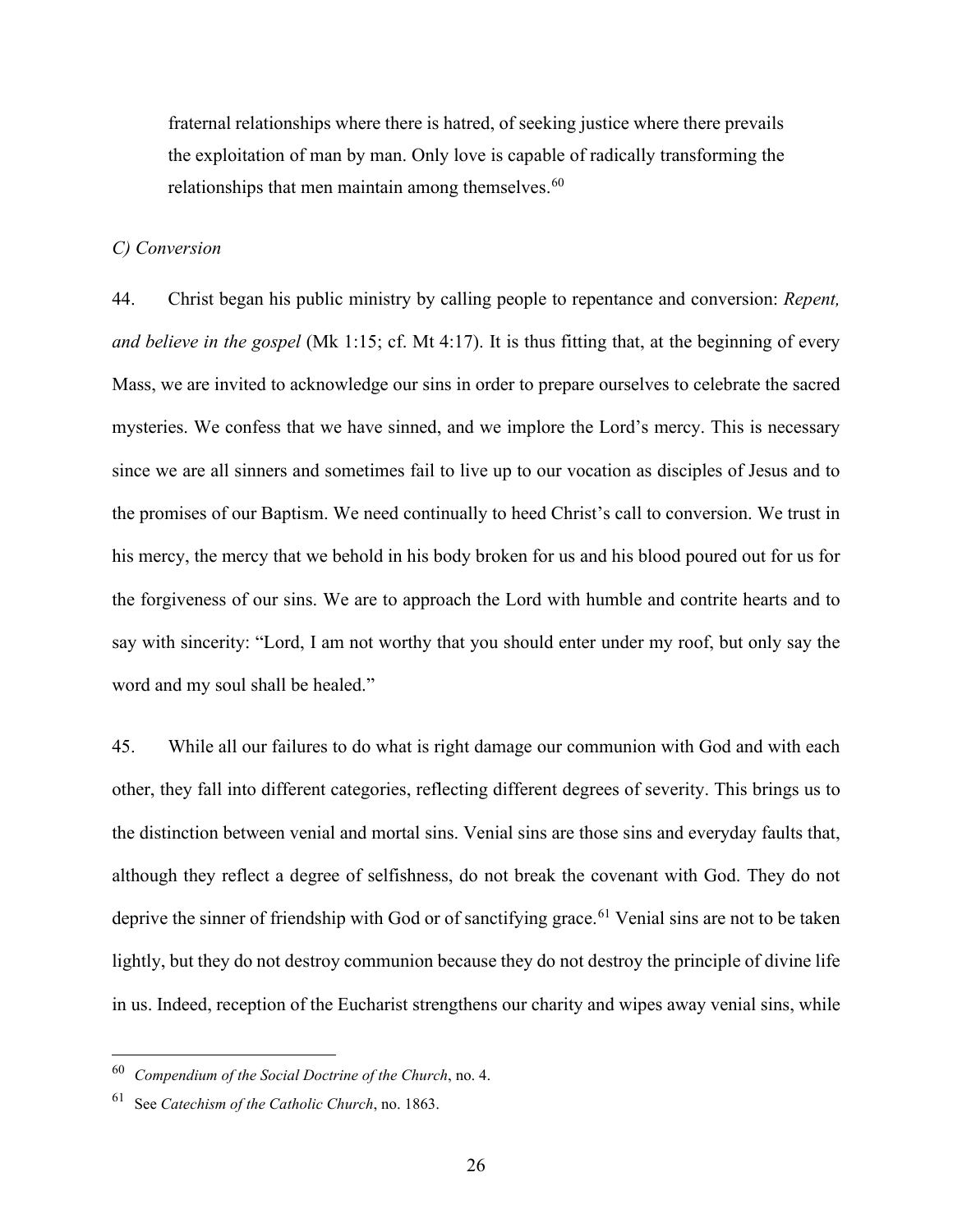also helping us to avoid more serious sins.<sup>[62](#page-26-0)</sup> Pope Francis brought attention to this medicinal character of the Eucharist when he pointed out that it "is not a prize for the perfect but a powerful medicine and nourishment for the weak."[63](#page-26-1) He also warns us against the Pelagian error of forgetting our constant need for grace and thinking that living a holy life depends on our own force of will. $64$ 

46. There are some sins, however, that do rupture the communion we share with God and the Church, and that cause grave offense to human dignity. These are referred to as grave, or mortal, sins (see 1 Jn 5:16-17). One commits a mortal sin by freely, knowingly, and willingly choosing to do something that involves grave matter and that is opposed to charity, opposed to love of God and neighbor.<sup>[65](#page-26-3)</sup>

47. One is not to celebrate Mass or receive Holy Communion in the state of mortal sin without having sought the Sacrament of Reconciliation and received absolution.<sup>[66](#page-26-4)</sup> As the Church has consistently taught, a person who receives Holy Communion while in a state of mortal sin not only does not receive the grace that the sacrament conveys; he or she commits the sin of sacrilege by failing to show the reverence due to the sacred Body and Blood of Christ. St. Paul warns us that *whoever eats the bread or drinks the cup of the Lord unworthily will have to answer for the body* 

<span id="page-26-0"></span><sup>62</sup> *Catechism of the Catholic Church*, nos. 1394 and 1395, citing Council of Trent: The Eucharist "is a remedy to free us from our daily faults and to preserve us from mortal sin," Session 13, *Decree on the Sacrament of the Eucharist,* ch. 2.

<span id="page-26-1"></span><sup>63</sup> Pope Francis, *Evangelii Gaudium*, no. 47.

<span id="page-26-2"></span><sup>64</sup> Pope Francis, *Gaudete et Exsultate*, nos. 48-62.

<span id="page-26-3"></span><sup>65</sup> St. Thomas Aquinas, *Summa Theologiae* I-II, q. 88, art. 2.

<span id="page-26-4"></span><sup>66</sup> See *Code of Canon Law*, c. 916; *Code of Canons of the Eastern Churches*, c. 712. The exception to this rule is a situation in which the person has both a grave reason to receive and no opportunity to confess; however, the person is obligated to make an act of perfect contrition and to resolve to confess at the earliest opportunity.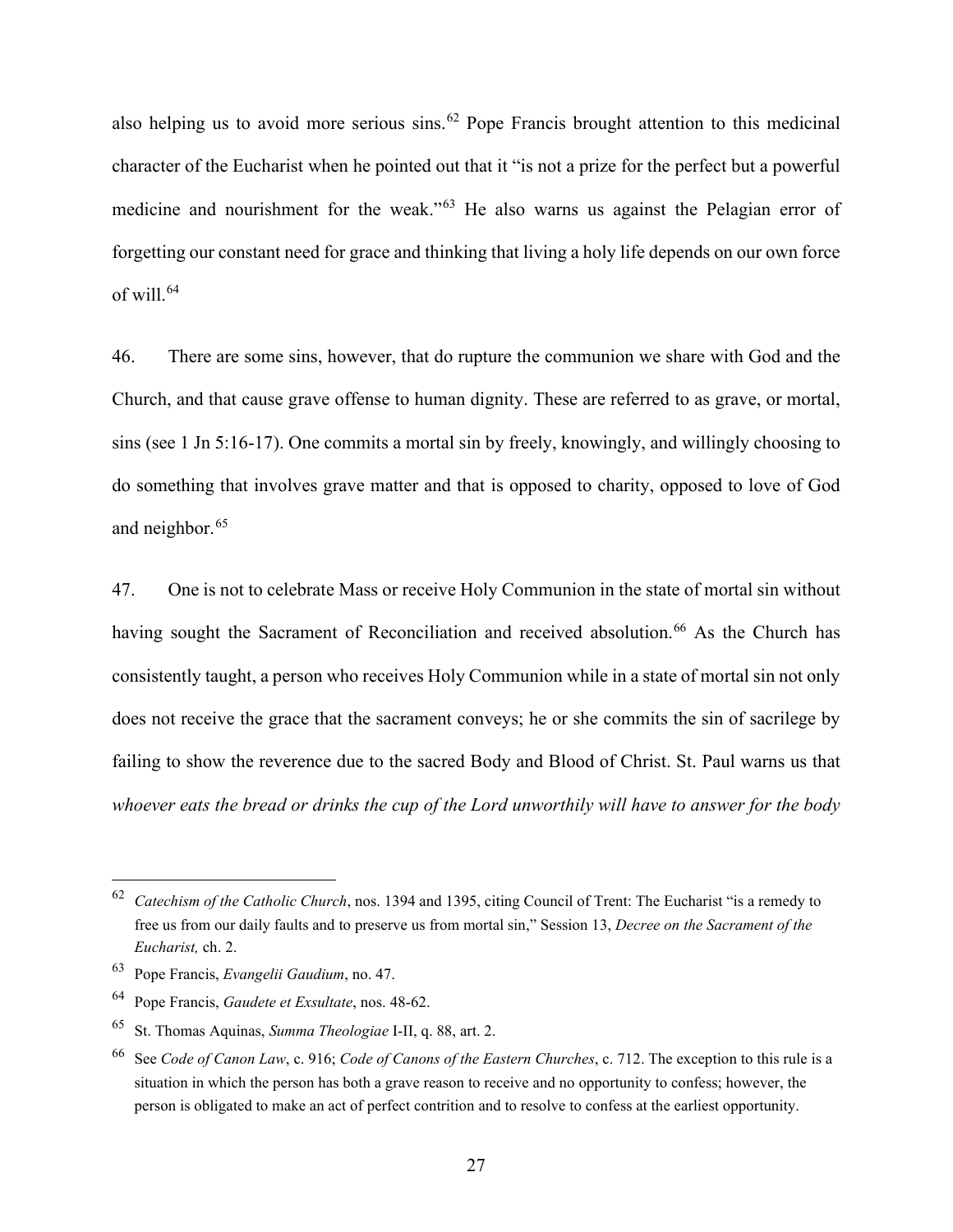*and blood of the Lord. A person should examine himself, and so eat the bread and drink the cup. For anyone who eats and drinks without discerning the body, eats and drinks judgment on himself* (I Cor 11:27-29). To receive the Body and Blood of Christ while in a state of mortal sin represents a contradiction. The person who, by his or her own action, has broken communion with Christ and his Church but receives the Blessed Sacrament, acts incoherently, both claiming and rejecting communion at the same time. It is thus a counter sign, a lie—it expresses a communion that in fact has been broken.

48. We also need to keep in mind that "the celebration of the Eucharist presupposes that communion already exists, a communion which it seeks to consolidate and bring to perfection."<sup>[67](#page-27-0)</sup> The Eucharist is the sacrament of ecclesial communion, as it both signifies and effects most fully the communion with Christ that began in Baptism. This includes communion in its "visible dimension, which entails communion in the teaching of the Apostles, in the sacraments and in the Church's hierarchical order."[68](#page-27-1) Likewise, the reception of Holy Communion entails one's communion with the Church in this visible dimension. We repeat what the U.S. bishops stated in 2006:

If a Catholic in his or her personal or professional life were knowingly and obstinately to reject the defined doctrines of the Church, or knowingly and obstinately to repudiate her definitive teaching on moral issues, however, he or she would seriously diminish his or her communion with the Church. Reception of Holy

<span id="page-27-0"></span><sup>67</sup> Pope John Paul II, *Ecclesia de Eucharistia*, no. 35.

<span id="page-27-1"></span><sup>68</sup> Pope John Paul II, *Ecclesia de Eucharistia*, no. 35; see also *Code of Canon Law*, c. 205, and *Code of Canons of the Eastern Churches*, c. 8.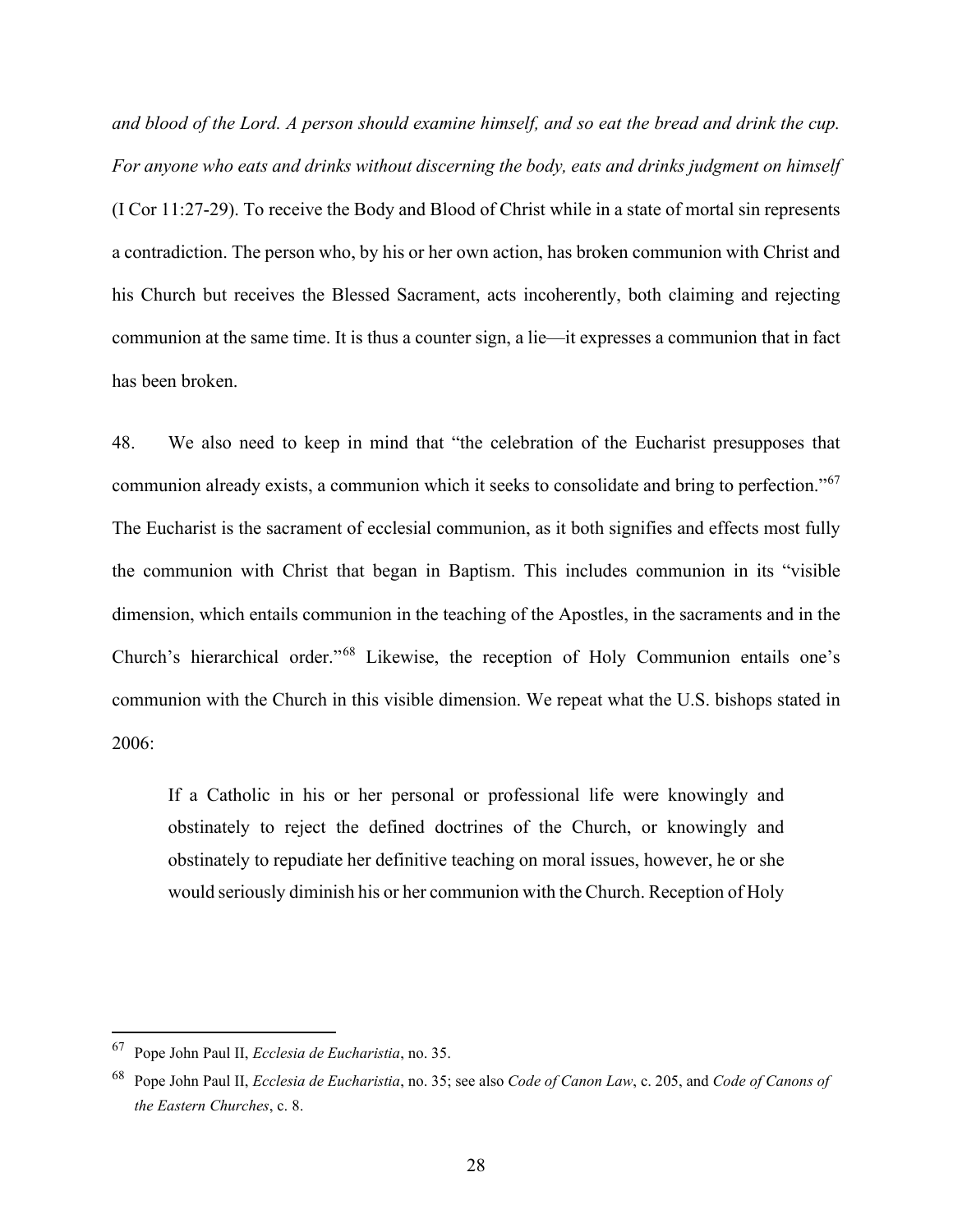Communion in such a situation would not accord with the nature of the Eucharistic celebration, so that he or she should refrain.<sup>[69](#page-28-0)</sup>

Reception of Holy Communion in such a situation is also likely to cause scandal for others, weakening their resolve to be faithful to the demands of the Gospel.<sup>[70](#page-28-1)</sup>

49. One's communion with Christ and his Church, therefore, involves both one's "invisible communion" (being in the state of grace) and one's "visible communion." St. John Paul II explained:

The judgment of one's state of grace obviously belongs only to the person involved, since it is a question of examining one's conscience. However, in cases of outward conduct which is seriously, clearly and steadfastly contrary to the moral norm, the Church, in her pastoral concern for the good order of the community and out of respect for the sacrament, cannot fail to feel directly involved. The *Code of Canon Law* refers to this situation of a manifest lack of proper moral disposition when it states that those who 'obstinately persist in manifest grave sin' are not to be admitted to Eucharistic communion.<sup>[71](#page-28-2)</sup>

It is the special responsibility of the diocesan bishop to work to remedy situations that involve public actions at variance with the visible communion of the Church and the moral law. Indeed,

<span id="page-28-0"></span><sup>69</sup> USCCB, *"Happy Are Those Who Are Called to His Supper": On Preparing to Receive Christ Worthily in the Eucharist*, p. 11; see *Code of Canon Law*, can. 916: "A person who is conscious of grave sin is not to celebrate Mass or receive the body of the Lord without previous sacramental confession unless there is a grave reason and there is no opportunity to confess; in this case the person is to remember the obligation to make an act of perfect contrition which includes the resolution of confessing as soon as possible."

<span id="page-28-1"></span><sup>70</sup> See *Catechism of the Catholic Church*, no. 2284.

<span id="page-28-2"></span><sup>71</sup> Pope John Paul II, *Ecclesia de Eucharistia*, no. 37; see *Code of Canon Law*, can. 915: "Those who have been excommunicated or interdicted after the imposition or declaration of the penalty and others obstinately persevering in manifest grave sin are not to be admitted to holy communion." Likewise, the *Code of Canons of the Eastern Churches* states that "those who are publicly unworthy are forbidden from receiving the Divine Eucharist" (c. 712).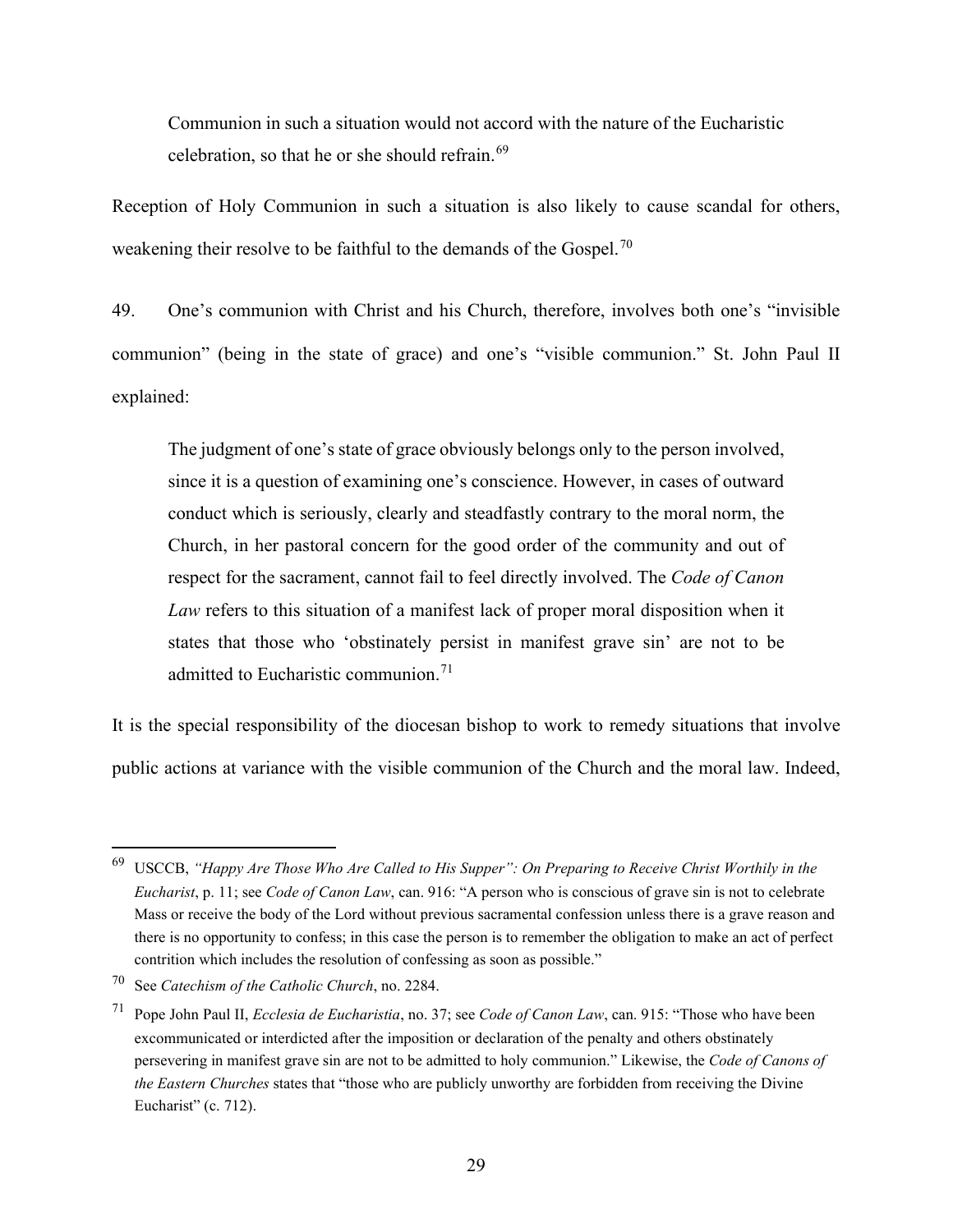he must guard the integrity of the sacrament, the visible communion of the Church, and the salvation of souls.

50. Before we receive Holy Communion, we should make a good examination of conscience to ensure that we are properly disposed to receive the Body and Blood of the Lord.<sup>[72](#page-29-0)</sup> If we find that we have broken communion with Christ and his Church, we are not properly disposed to receive the Eucharist. However, we should not despair since the Lord in his mercy has given us a remedy. He loves us and deeply desires to forgive us and to restore our communion with him. On the first Easter night, the Risen Jesus gave to the Apostles and their successors the power to forgive sins and to reconcile sinners with the Church. He gave the Church the Sacrament of Penance and Reconciliation when he breathed on the Apostles and said to them: *Receive the holy Spirit. Whose sins you forgive are forgiven them, and whose sins you retain are retained* (Jn 20:22-23). Whenever we sin, we have this beautiful opportunity to be renewed and strengthened by God's grace. If we have sinned gravely, the sacrament provides us with the opportunity to recover the gift of sanctifying grace and to be restored to full communion with God and the Church. All the sacrament requires of us as penitents is that we have contrition for our sins, resolve not to sin again, confess our sins, receive sacramental absolution, and do the assigned penance. We encourage all Catholics to a renewed appreciation for this wonderful sacrament in which we receive the Lord's pardon and peace. In the words of Pope Francis, we say to all Catholics in our country: "Don't be afraid to go to the Sacrament of Confession, where you will meet Jesus who forgives you."<sup>[73](#page-29-1)</sup>

<span id="page-29-0"></span><sup>72</sup> For the Church's teaching on conscience, see Second Vatican Council, *Gaudium et Spes*, no. 16; *Catechism of the Catholic Church*, nos. 1776-1802, Pope John Paul II, *Veritatis Splendor*, nos. 31-34 and 54-64.

<span id="page-29-1"></span><sup>73</sup> Pope Francis on Twitter (@Pontifex), December 13, 2013.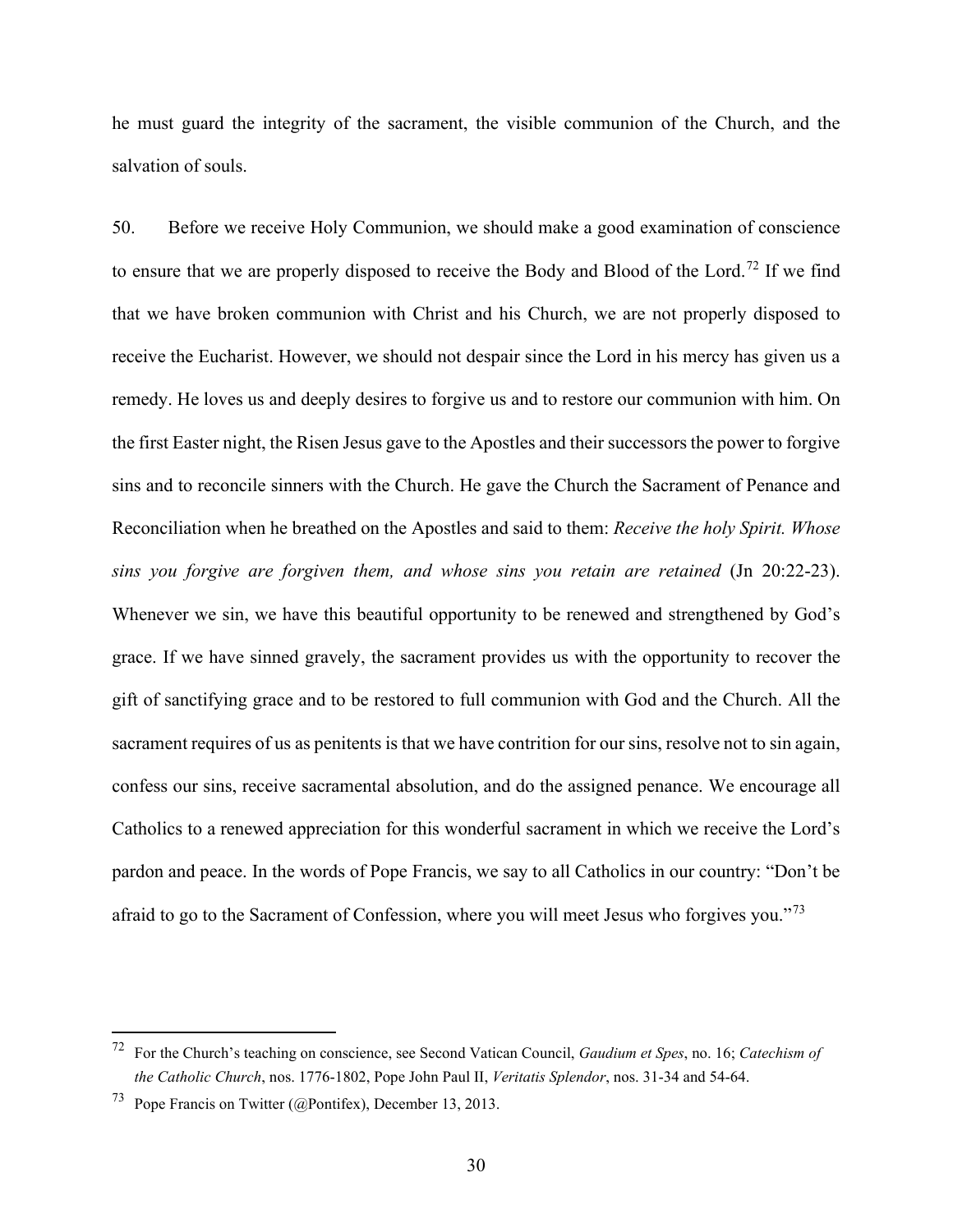# *D) Food for the Journey*

51. The lives of the saints and blesseds show us the importance of the Eucharist on our journey as disciples of Jesus. Many testify to the power of the Eucharist in their lives. We see the fruits of Holy Communion in their lives of faith, hope, and charity. It was their intimate union with Jesus in Holy Communion and frequently their prayer before the Blessed Sacrament that nourished and strengthened them in their journey to heaven. They teach us that "growth in Christian life needs the nourishment of Eucharistic Communion, the bread for our pilgrimage until the moment of death, when it will be given to us as viaticum."<sup>[74](#page-30-0)</sup>

52. Blessed Carlo Acutis, a young Italian teenager, who died at the age of fifteen and was beatified in 2020, used to say: "The Eucharist is my highway to heaven."[75](#page-30-1) Blessed Carlo attained sanctity at such a young age because the Eucharist was at the center of his life. He attended Mass daily and prayed each day before the Blessed Sacrament in adoration. He discovered the joy of friendship with Jesus and brought that joy, the joy of the Gospel, to others. He was an apostle of the Eucharist through the internet. He said: "To always be united with Christ: This is my life's program."<sup>[76](#page-30-2)</sup>

53. Likewise, St. José Sánchez del Río, a Mexican teenager who was martyred at the age of fourteen and canonized in 2016, was so filled with love of Christ and his Church that he was willing to give up his life rather than renounce Christ and his Kingship. While imprisoned, St. José

<span id="page-30-0"></span><sup>74</sup> *Catechism of the Catholic Church*, no. 1392.

<span id="page-30-1"></span><sup>&</sup>lt;sup>75</sup> See "A Youth of Our Time Captivated by Christ: In Assisi Cardinal Vallini presides on behalf of the Pope over the Beatification of Carlo Acutis," *L'Osservatore Romano* (October 16, 2020).

<span id="page-30-2"></span><sup>76</sup> See Nicola Gori, *Carlo Acutis: The First Millennial Sain*t, trans. Daniel Gallagher (Huntington, Ind.: Our Sunday Visitor, 2021), Introduction.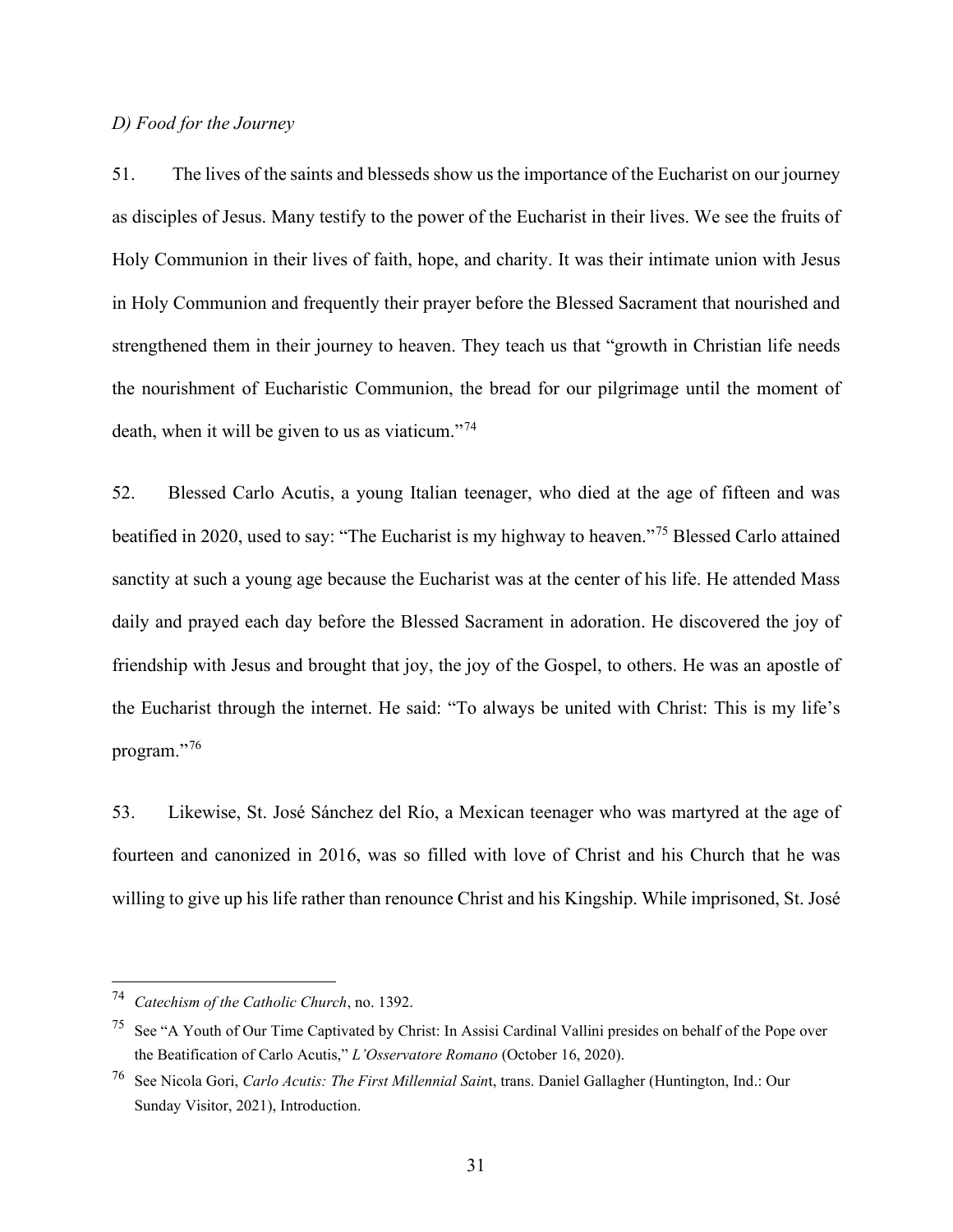Sánchez del Río was able to receive the Blessed Sacrament when it was smuggled into his cell along with a basket of food. Strengthened by this viaticum, he was able to endure torture and to remain faithful to Christ when his captors told him he must renounce his faith or be executed.<sup>[77](#page-31-0)</sup> He replied to his persecutors: "My faith is not for sale."<sup>[78](#page-31-1)</sup> We encourage all, especially our young people, to learn about the lives of these holy teenagers. In the midst of many distractions in our life, Blessed Carlo and St. José Sánchez del Río teach us to focus on what is more important than anything else.

54. There are many people who have been attracted to the Catholic Church and entered the Church because they came to believe in the Real Presence of Christ in the Eucharist. Our first U.S. born saint, Elizabeth Ann Seton, is one of these converts. She was drawn to enter the Catholic Church after she witnessed the devotion of Catholics to the Blessed Sacrament. She wondered about that devotion. God's grace led her to faith in the Real Presence. While still an Episcopalian, she found herself at worship in her church in New York looking out the open window and praying to Jesus in the tabernacle one block away in a Catholic church. On the night after her entrance into the Catholic Church and her First Communion, St. Elizabeth Ann wrote in her journal: "At last GOD IS MINE and I AM HIS."<sup>[79](#page-31-2)</sup> For the rest of her life, her deep faith and pioneering service to the Church in our young nation was nourished by the Holy Eucharist.

<span id="page-31-0"></span><sup>77</sup> See "José Anacleto González Flores and eight Companions—biography," Vatican News Service (November 20, 2005).

<span id="page-31-1"></span><sup>78</sup> "Postulator Recalls St. Jose Sanchez del Rio Saying 'My Faith Is Not for Sale,'" *National Catholic Register* (October 17, 2016).

<span id="page-31-2"></span><sup>79</sup> Journal Entry of March 25, 1805, in *The Beauty of the Eucharist: Shaping and Sustaining Our Catholic Identity*, Eds. Rosemary Vaccari Mysel, Andrew J. Vaccari, Peter I. Vaccari. Boston: Pauline Books and Media (2005), p. 6.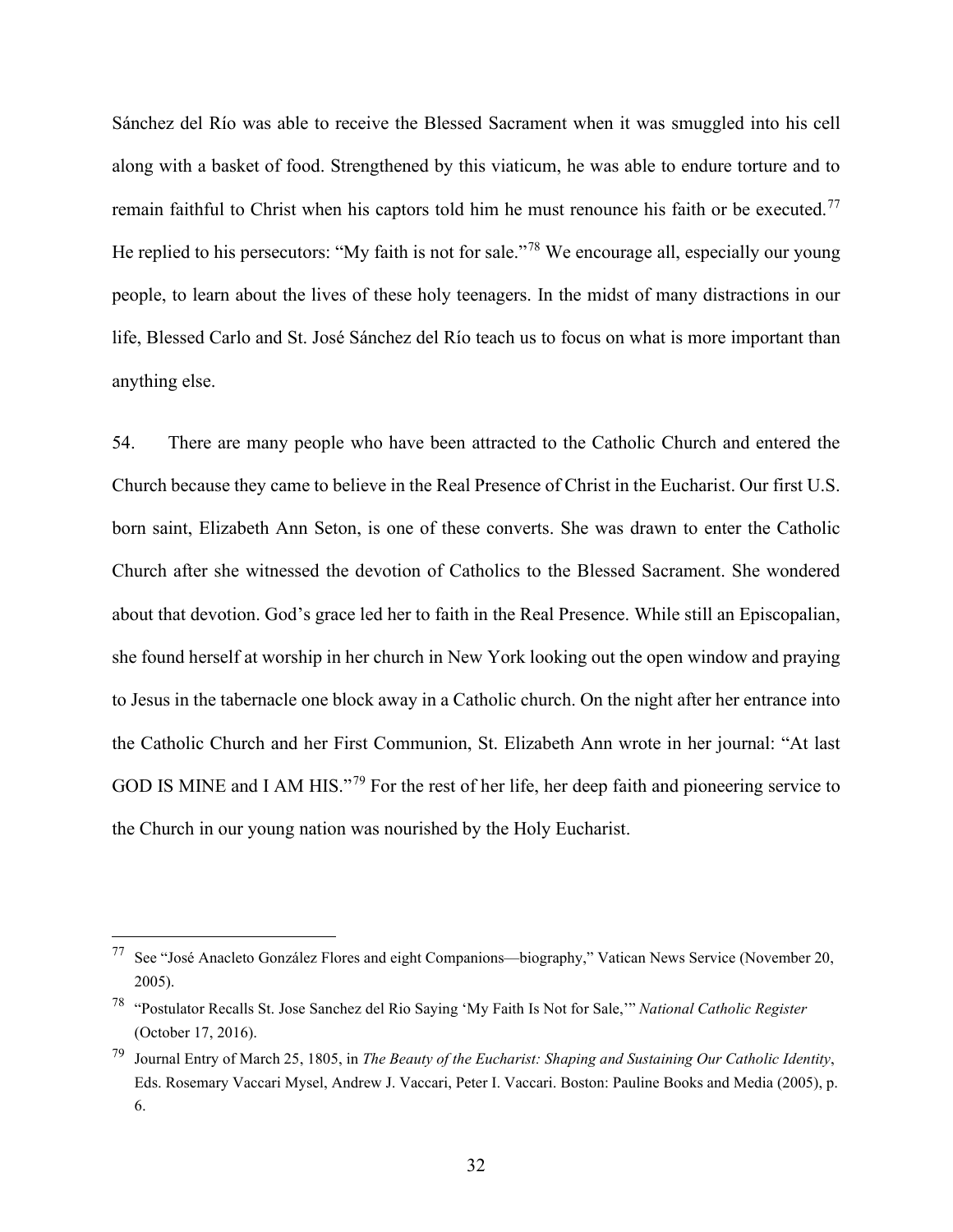55. In recent years, increasing numbers of Christians in our country have left their churches and become religiously unaffiliated. We invite Catholics who have left the Church or who no longer practice the faith to come home. We miss you and we love you. We pray that Jesus will draw you back to your Catholic family, his Mystical Body, through his Eucharistic Body. We repeat words attributed to St. Teresa of Calcutta: "Once you understand the Eucharist, you can never leave the Church. Not because the Church won't let you but because your heart won't let you."

#### SENT FORTH

56. Pope Benedict XVI reminded us that the "love that we celebrate in the sacrament is not something we can keep to ourselves. By its very nature it demands to be shared with all."<sup>[80](#page-32-0)</sup> We are not the only ones in need of the love that Christ has shown us. We are called to help the rest of the world experience it. "What the world needs is God's love; it needs to encounter Christ and to believe in him. The Eucharist is thus the source and summit not only of the Church's life, but also of her mission."[81](#page-32-1) Jesus is sent by the Father for the salvation of the world. At the very end of the celebration of the Eucharist, we who have received the Body and Blood of Christ and have been incorporated more profoundly into his Mystical Body are likewise sent out to proclaim the Good News for the salvation of the world: "Go in peace, glorifying the Lord by your life."

57. Pope Francis has insisted that evangelization—spreading the Good News of Jesus Christ is a task that belongs to every member of the Church, not just a few specialists:

<span id="page-32-0"></span><sup>80</sup> Pope Benedict XVI, *Sacramentum Caritatis*, no. 84.

<span id="page-32-1"></span><sup>81</sup> Pope Benedict XVI, *Sacramentum Caritatis*, no. 84.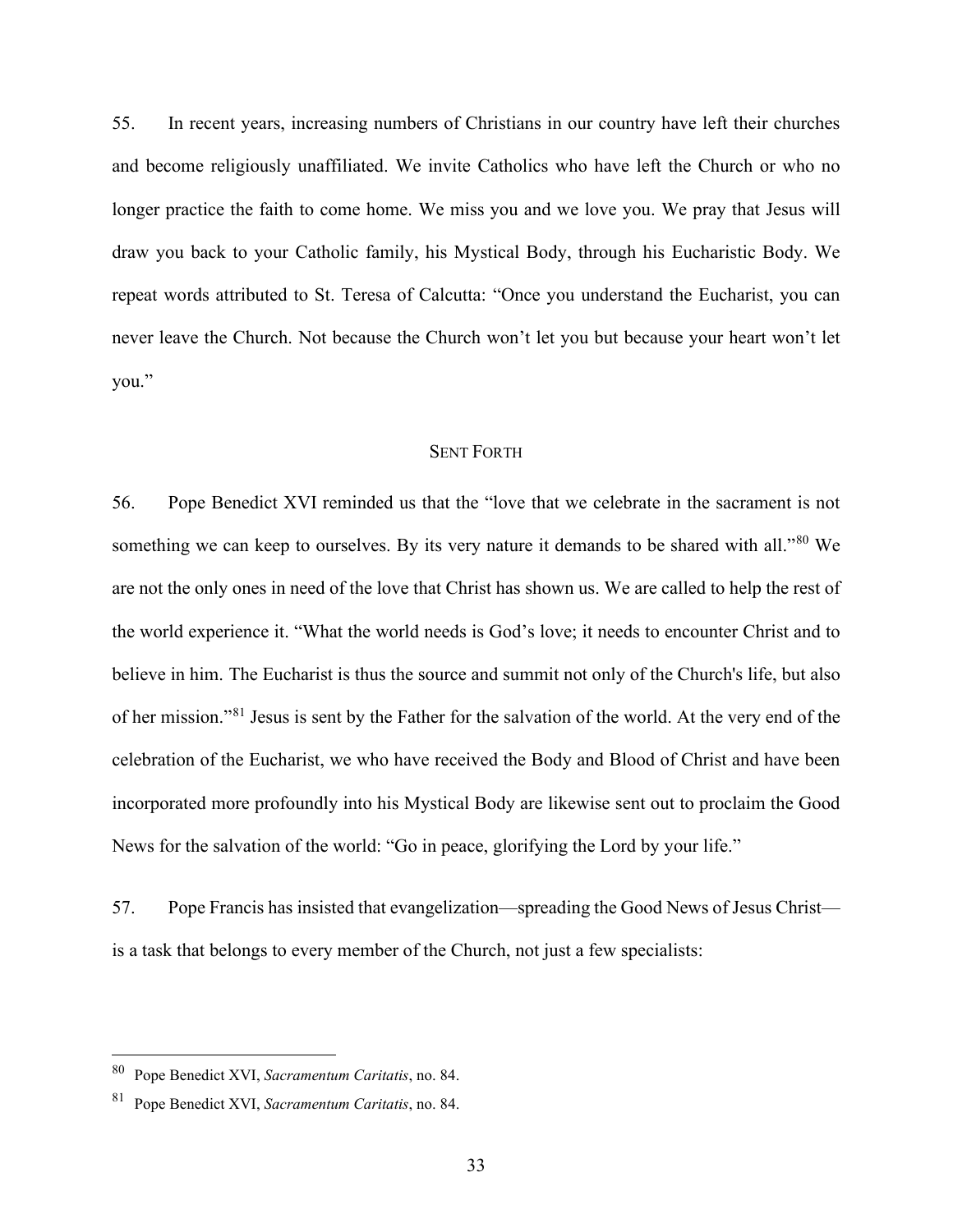All the baptized, whatever their position in the Church or their level of instruction in the faith, are agents of evangelization, and it would be insufficient to envisage a plan of evangelization to be carried out by professionals while the rest of the faithful would simply be passive recipients. The new evangelization calls for personal involvement on the part of each of the baptized. $82$ 

He exhorts us all to become missionary disciples: "Every Christian is a missionary to the extent that he or she has encountered the love of God in Christ Jesus: we no longer say that we are 'disciples' and 'missionaries,' but rather that we are always 'missionary disciples.'"[83](#page-33-1) What is essential is not that one have advanced training, but rather that one discover through Christ the love that God has for us and that one desire to lead others to that same joyful discovery: "[A]nyone who has truly experienced God's saving love does not need much time or lengthy training to go out and proclaim that love."[84](#page-33-2) All that is needed is for one who has known that love—the love that is displayed most preeminently in the Eucharist—to tell other people about it.

All of us are called to offer others an explicit witness to the saving love of the Lord, who despite our imperfections offers us his closeness, his word and his strength, and gives meaning to our lives. In your heart you know that it is not the same to live without him; what you have come to realize, what has helped you to live and given you hope, is what you also need to communicate to others.<sup>[85](#page-33-3)</sup>

\* \* \* \* \*

<span id="page-33-0"></span><sup>82</sup> Pope Francis, *Evangelii Gaudium*, no. 120.

<span id="page-33-1"></span><sup>83</sup> Pope Francis, *Evangelii Gaudium*, no. 120.

<span id="page-33-2"></span><sup>84</sup> Pope Francis, *Evangelii Gaudium*, no. 120.

<span id="page-33-3"></span><sup>85</sup> Pope Francis, *Evangelii Gaudium*, no. 121.